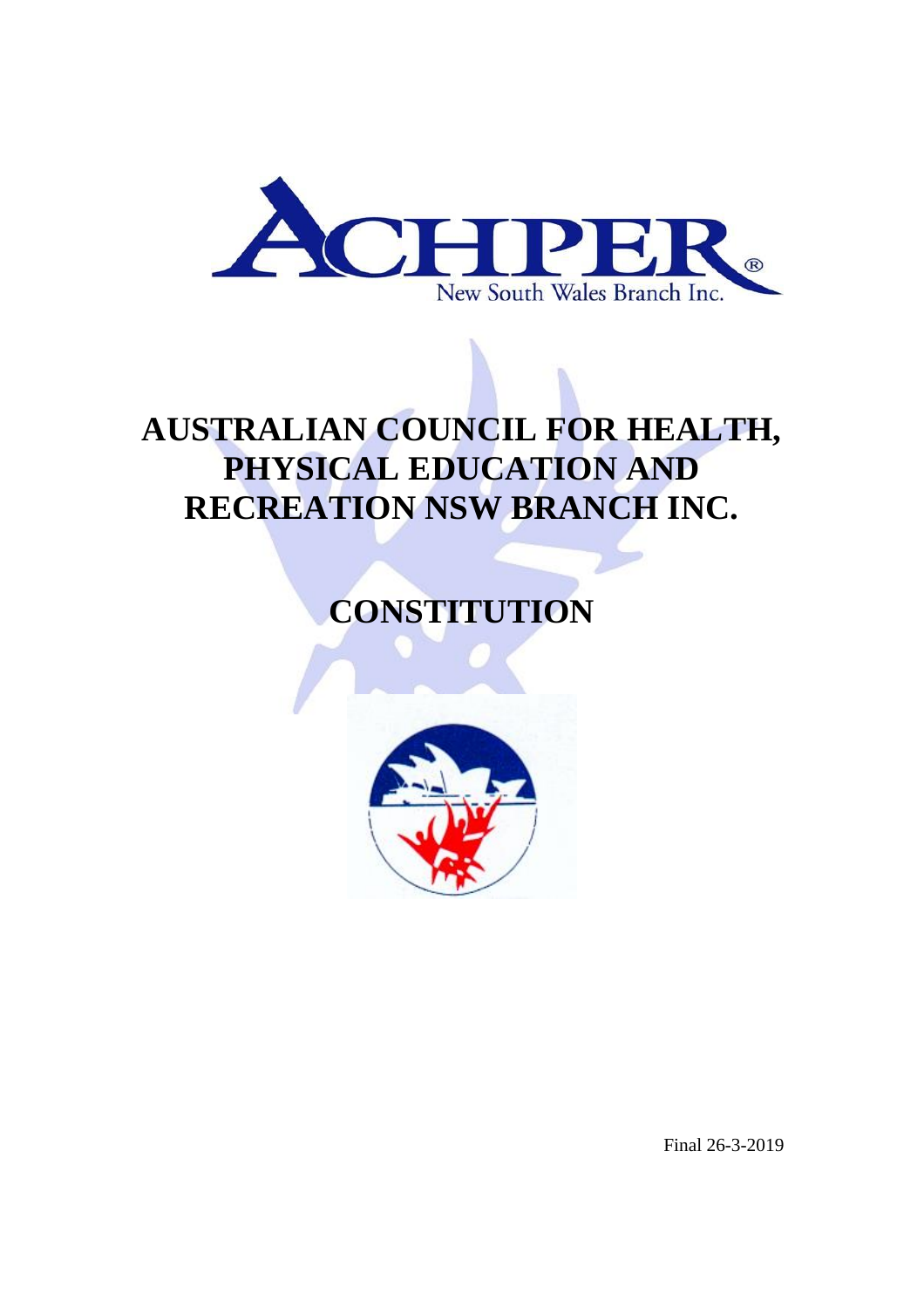| 1.  |                                                                                                                                                                                                                                                                                                                                                                                                                                                                                                          |  |
|-----|----------------------------------------------------------------------------------------------------------------------------------------------------------------------------------------------------------------------------------------------------------------------------------------------------------------------------------------------------------------------------------------------------------------------------------------------------------------------------------------------------------|--|
| 2.  | 2.1 Definitions<br>2.2 Interpretation                                                                                                                                                                                                                                                                                                                                                                                                                                                                    |  |
|     | 2.3 Severance<br>2.4 The Act                                                                                                                                                                                                                                                                                                                                                                                                                                                                             |  |
| 3.  |                                                                                                                                                                                                                                                                                                                                                                                                                                                                                                          |  |
| 4.  |                                                                                                                                                                                                                                                                                                                                                                                                                                                                                                          |  |
| 5.  | 5.1 General<br>5.2 Membership Fees<br>5.3 Period of Membership<br>5.4 Eligibility for Membership<br>5.5 Application for Membership                                                                                                                                                                                                                                                                                                                                                                       |  |
|     | 5.6 Consideration of Application<br>5.7 Rights and Obligations of Members<br>5.8 Cessation of Membership<br>5.9 Miscellaneous                                                                                                                                                                                                                                                                                                                                                                            |  |
| 6.  |                                                                                                                                                                                                                                                                                                                                                                                                                                                                                                          |  |
| 7.  |                                                                                                                                                                                                                                                                                                                                                                                                                                                                                                          |  |
| 8.  |                                                                                                                                                                                                                                                                                                                                                                                                                                                                                                          |  |
| 9.  | <b>DISCIPLINING OF MEMBERS Example 2016</b> 2017 2018 2019 2018                                                                                                                                                                                                                                                                                                                                                                                                                                          |  |
| 10. | <b>APPEALS</b> 10                                                                                                                                                                                                                                                                                                                                                                                                                                                                                        |  |
| 11. |                                                                                                                                                                                                                                                                                                                                                                                                                                                                                                          |  |
| 12. |                                                                                                                                                                                                                                                                                                                                                                                                                                                                                                          |  |
| 13. | 13.1 Composition of Board<br>13.2 Elected Positions<br>13.2.1 Nomination for Board<br>13.2.2 Form of Nomination<br>13.2.3 Elections<br>13.2.4 Office Bearers<br>13.3 Office Bearers<br>13.4 Meetings of the Board<br>13.4.1 Board to Meet<br>13.4.2 Notice of Board meetings<br>13.4.3 Quorum<br>13.4.4 Decisions of the Board<br>13.4.5 Resolution Not in Meeting<br>13.4.6 Chairperson<br>13.5 Vacancies on the Board<br>13.5.1 Grounds for Termination of a Board Member<br>13.6 Conflict of Interest |  |
|     | 13.6.1 Disclosure of Interest<br>13.6.2 General Disclosure<br>13.6.3 Recording Disclosures                                                                                                                                                                                                                                                                                                                                                                                                               |  |

# **TABLE OF CONTENTS**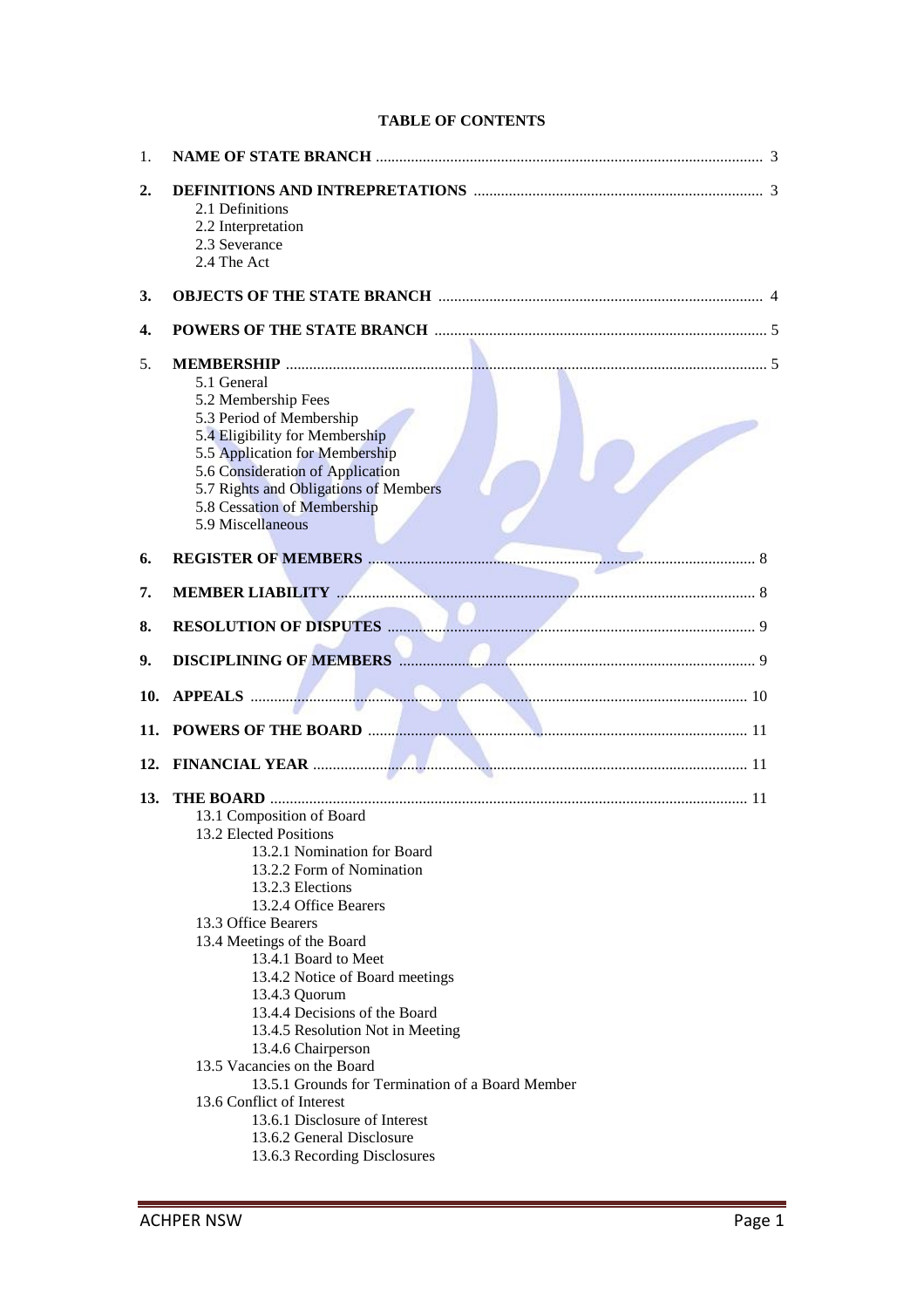|            | 14.1 Board may Delegate Functions                                        |    |
|------------|--------------------------------------------------------------------------|----|
|            | 14.2 Delegation by Instrument                                            |    |
|            | 14.3 Delegated Functions Exercised in Accordance with Terms              |    |
|            | 14.4 Procedure of Delegated Authority                                    |    |
|            | 14.5 Delegation may be Conditional                                       |    |
|            | 14.6 Revocation of Delegation                                            |    |
| 15         |                                                                          |    |
|            | 15.1 Annual General Meeting                                              |    |
|            | 15.1.1 Business to be Transacted                                         |    |
|            | 15.2 Special General Meetings                                            |    |
|            | 15.2.1 Requisition of a Special General Meeting                          |    |
|            | 15.3 Notice of General Meeting (AGM & SGM)                               |    |
|            | 15.4 Business at a General Meeting                                       |    |
|            | 15.5 Quorum                                                              |    |
|            | 15.6 Chairperson to Preside                                              |    |
|            | 15.7 Adjournment of Meeting                                              |    |
|            | 15.8 Voting Procedure                                                    |    |
|            | 15.9 Recording of Determination                                          |    |
|            | 15.10 Where Poll Demanded<br>15.11 Use of Technology at General Meetings |    |
|            | 15.12 Postal or Electronic Ballots                                       |    |
|            |                                                                          |    |
| 16         | <b>OFFICE BEARERS </b>                                                   | 18 |
|            | 16.1 Treasurer                                                           |    |
|            |                                                                          |    |
| 17.        |                                                                          |    |
| 18.        |                                                                          |    |
|            | 18.1 Responsibilities                                                    |    |
|            | 18.2 Removal of Public Officer                                           |    |
|            | 18.3 Public Officer Position Vacant                                      |    |
|            |                                                                          |    |
| 19.        |                                                                          |    |
| <b>20.</b> |                                                                          |    |
|            | 20.1 Sources of Income                                                   |    |
|            | 20.2 Income to Promote Objects                                           |    |
|            | 20.3 Uses of Income                                                      |    |
|            | 20.4 Payment in Good Faith                                               |    |
|            |                                                                          |    |
| 21         |                                                                          |    |
|            |                                                                          |    |
| 22.        |                                                                          |    |
|            | 22.1 Board to Formulate Regulations                                      |    |
|            | 22.2 Regulations Binding<br>22.3 Regulations Deemed Applicable           |    |
|            | 22.4 Bulletins Binding on Members                                        |    |
|            | 22.5 Changes to Regulations                                              |    |
|            |                                                                          |    |
|            |                                                                          |    |
| 24.        |                                                                          |    |
|            |                                                                          |    |
| 25.        |                                                                          |    |
|            |                                                                          |    |
| 26.        |                                                                          |    |
| 27.        |                                                                          |    |
|            |                                                                          |    |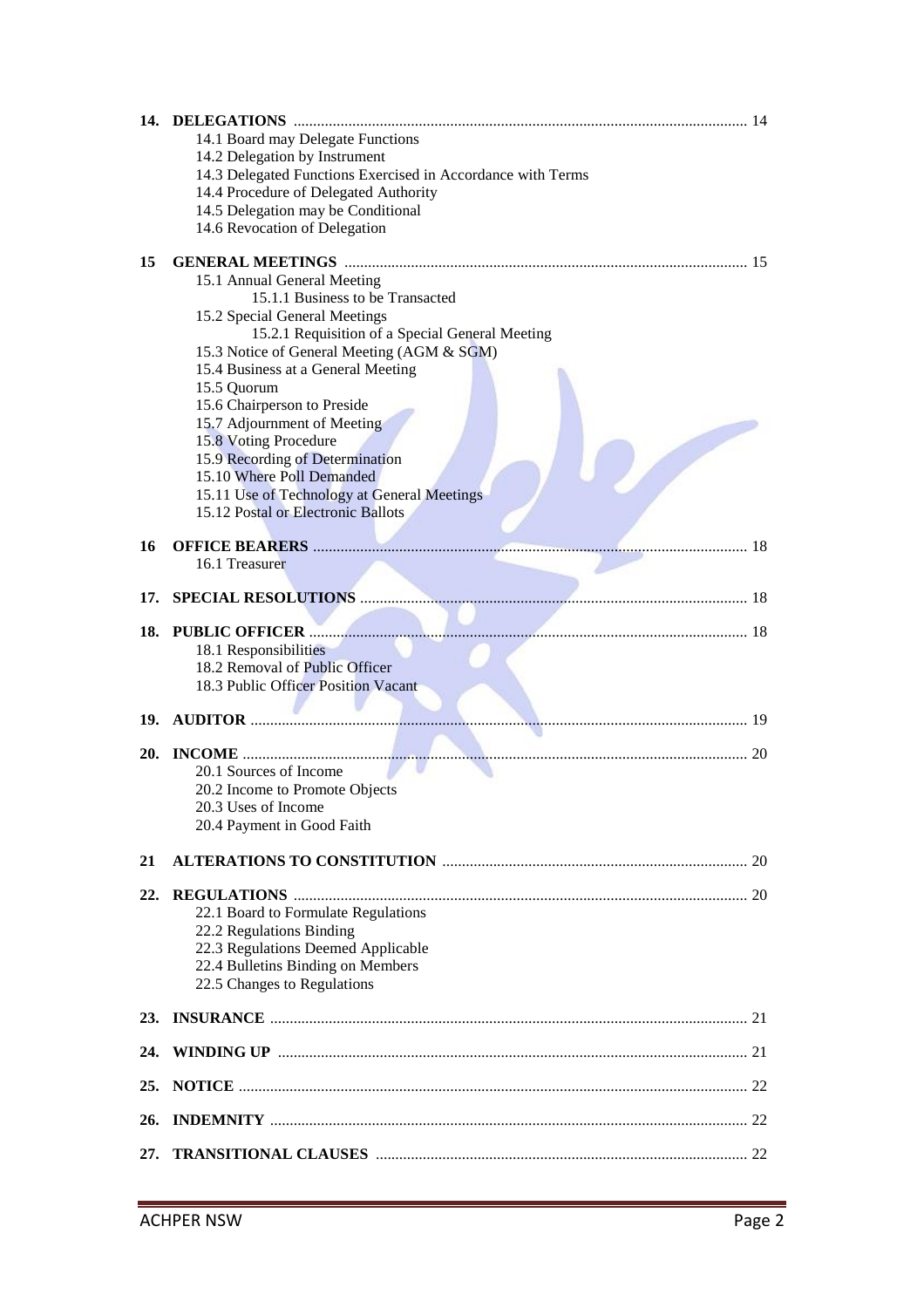# *1. NAME*

The name of the association shall be *The Australian Council for Health, Physical Education and Recreation (ACHPER) NSW Branch Incorporated* hereafter known as State Branch. The State Branch is a member of Australian Council for Health, Physical Education and Recreation Incorporated hereafter known as ACHPER National.

# *2. DEFINITIONS AND INTERPRETATIONS*

## **2.1 Definitions**

In this constitution unless the contrary intention appears:

**'Act'** means the *Associations Incorporations Act 2009 (NSW)*.

**'AGM'** means the Annual General Meeting of the State Branch and conducted once in every financial year in accordance with the Act.

**'Areas of Focus'** means the areas of core business of the State Branch – primary, secondary and tertiary physical and health education pre-service and beginning teachers, partnerships and special projects, K-12 PDHPE, ICT and professional standards.

**'Board'** means the elected Directors and from time to time appointed Directors of the committee established in accordance with section 28 of the Act under which it is charged with the responsibility of managing the business and operations of the State Branch.

**'Constitution'** means this constitution as amended or supplemented from time to time.

**'Director'** means any individual holding a position of director on the Board, including the Office Bearers, as appointed or elected pursuant to this Constitution

**'Executive Officer'** means the person appointed as executive officer by the Board, or if there is no such person or position, then the Public Officer for the State Branch

**'General Meeting'** means the Annual General Meeting or any Special General Meeting of the State Branch.

**'Kindred Organisation'** means an organisation or association with aims consistent with the purposes and objectives of State Branch.

**Member'** means a member of State Branch in accordance with Clause 5.

**'Objects'** means the purposes for which State Branch is established as set out in Clause 3.

**'Officer-bearer'** means a member of the Board elected to the position of president, vice president or treasurer.

**'Official Signatories'** means the Public Officer and at least one Officer Bearer of the Board approved to sign official documents as required by the Act.

**'President, Vice President and Treasurer'** mean the individual members of the Board elected from time to time to 1 of these Office-bearer positions.

**'Public Officer'** means the individual appointed to be the official point of contact for the State Branch and one of the official signatories in accordance with the A**ct**.

**'Register'** means the register of Members kept and maintained in accordance with Clause 6.

**'Regulation'** means the *Associations Incorporation Regulation 2016*.

**'Special General Meeting'** means all General Meetings other than the AGM.

**'Special Resolution'** means a resolution adopted in accordance with section 39 of the Act.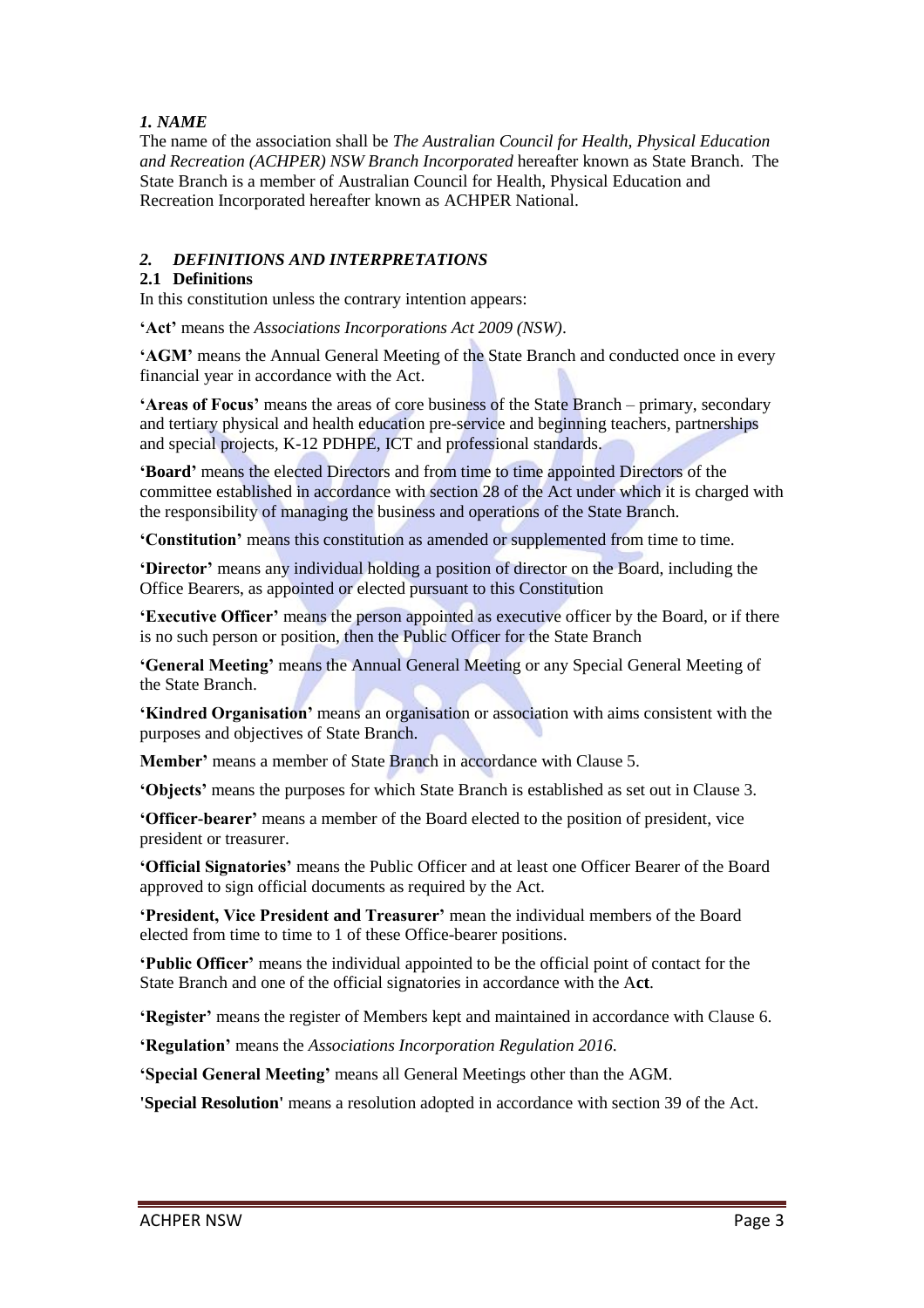## **2.2 Interpretations**

In this Constitution:

- (a) a reference to a function includes a reference to a power, authority and duty;
- (b) a reference to the exercise of a function includes, where the function is a power, authority or duty, a reference to the exercise of the power or authority of the performance of the duty;
- (c) words importing the singular include the plural and vice versa;
- (d) words importing any gender include the other genders;
- (e) references to persons also include corporations and bodies politic;
- (f) references to a person include the legal personal representatives, successors and permitted assigns of that person;
- (g) a reference to a statute, ordinance, code or other law includes Regulations and other statutory instruments under it and consolidations, amendments, re-enactments or replacements of any of them (whether of the same or any legislative authority having jurisdiction);
- (h) a reference to "writing" shall unless the contrary intention appears, be construed as including references to printing, lithography, photography and other modes of representing or reproducing words in a visible form, including messages sent by electronic mail; and
- (i) The provisions of the *Interpretation Act 1987* apply to and in respect of this constitution in the same manner as those provisions would so apply if this constitution were and instrument made under the Act.

#### **2.3 Severance**

If any provision of this Constitution or any phrase contained in it is invalid or unenforceable, the phrase or provision is to be read down if possible, so as to be valid and enforceable, and otherwise shall be severed to the extent of the invalidity or unenforceability, without affecting the remaining provisions of this Constitution.

#### **2.4 The Act**

Except where the contrary intention appears, in this Constitution, an expression that deals with a matter under the Act has the same meaning as that provision of the Act. Model rules under the Act are expressly displaced by this Constitution to the extent permitted by section 25 of the Act.

#### *3. OBJECTS OF THE STATE BRANCH*

The objects and purposes of the State Branch are:

- (a) to promote active and healthy living for all Australians through education and professional practice;
- (b) to provide programs and services to Members that support continuing development of knowledge, skills and professional practice, focussing primarily on health education, physical education and recreation;
- (c) further research and disseminate knowledge about the Areas of Focus;
- (d) co-operate with Kindred Organisations;
- (e) undertake other such courses of action as may foster the achievement of the purposes of the State Branch.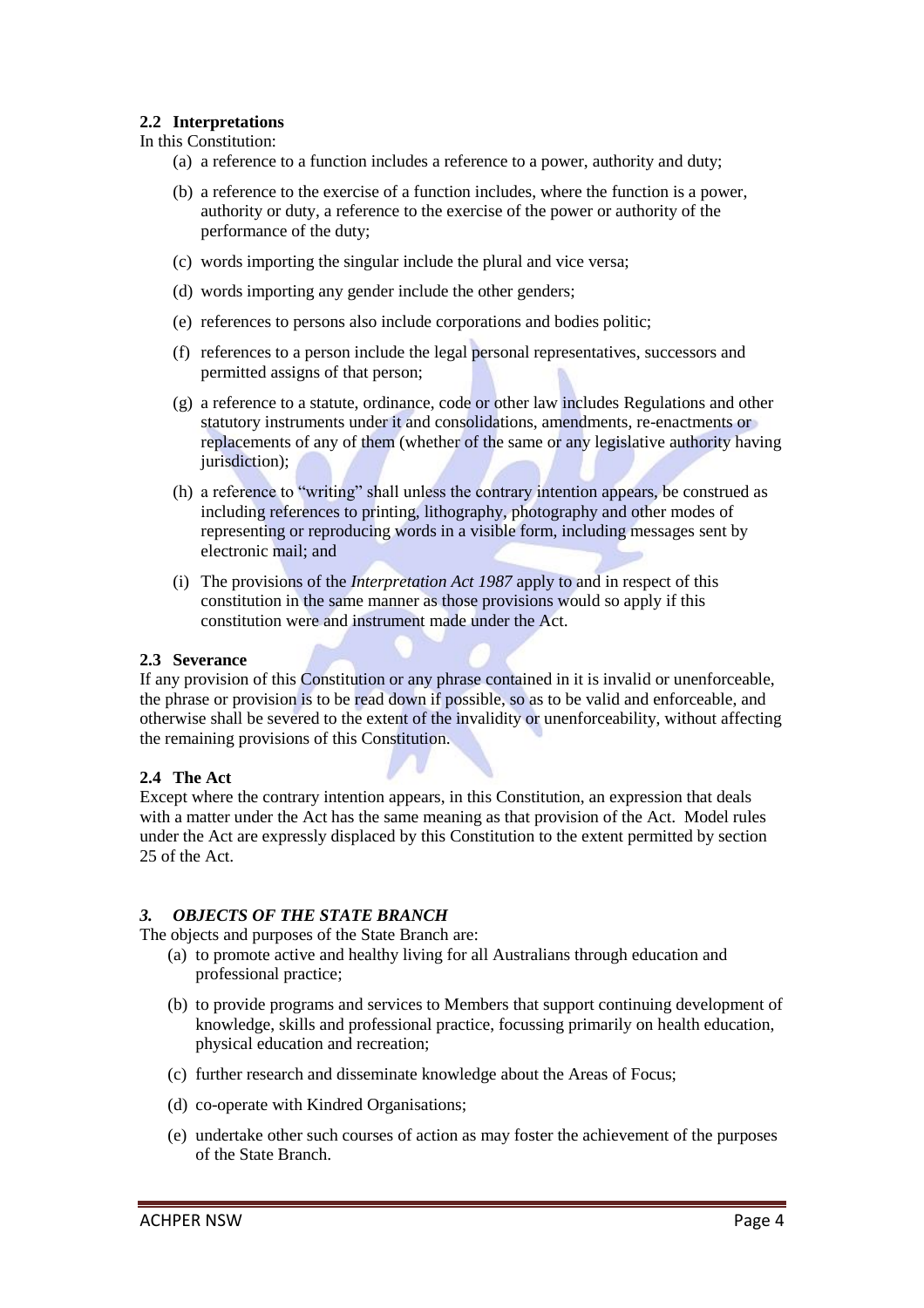# *4. POWERS OF STATE BRANCH*

Solely for furthering the Objects, State Branch has, in addition to the rights, powers and privileges conferred on it under Section 19 of the Act.

# *5. MEMBERSHIP*

## **5.1 General**

- (a) For the purposes of determining fees categories of membership at the time of adoption of this Constitution shall be:
	- (i) Full member
	- (ii) Graduate member
	- (iii)Student member
	- (v) Non-working/Retired member
	- (vi) Corporate member.
- (b) The Board may add, modify or remove categories of membership to coordinate with changes to the membership categories developed by ACHPER National.
- (c) Each membership fee and State Branch affiliation fee shall be divided equally between ACHPER National and the State Branch. .

## **5.2 Membership Fees**

- (a) The National Office will:
	- (i) invoice members for their yearly fees which will be determined as the date of commencement of their membership;
	- (ii) collect all membership fees and make appropriate disbursements to the State Branch on a monthly basis; and
	- (iii) Provide information about NSW-based members so that the State Branch can maintain an accurate register of members as required by the Department of Fair Trading and outlined in Clause 6.
- (b) Members are not required to pay a joining fee upon admission to membership.

#### **5.3 Period of Membership**

- (a) The period of membership will be twelve (12) months and subject to renewal annually provided that:
	- (i) if a Member has not paid moneys due and payable to the State Branch within 3 months of a final request for payment of those moneys being sent to the Member then during that 3 months' period the Member is deemed to be un-financial until the moneys are paid.
	- (ii) an un-financial Member will have their rights and benefits suspended. If all outstanding fees are paid prior to 12 months of becoming un-financial, the Member's rights and benefits may be reinstated. If outstanding fees remain unpaid after 12 months of being un-financial, the Member's membership ceases and if such person seeks re-admission to membership, they will be subject to the membership application process (see Clause 5.5)

#### **5.4 Eligibility for Membership**

- (a) The following individuals will be eligible to be **Full Members**:
	- i. Graduates from tertiary institutions with qualifications in an area acceptable to the Board;
	- ii. Holders of relevant qualifications that are acceptable to the Board;
	- iii. People who are acceptable to the Board on a case-by-case basis; or
	- iv. People holding Full membership at the date of approval of this constitution.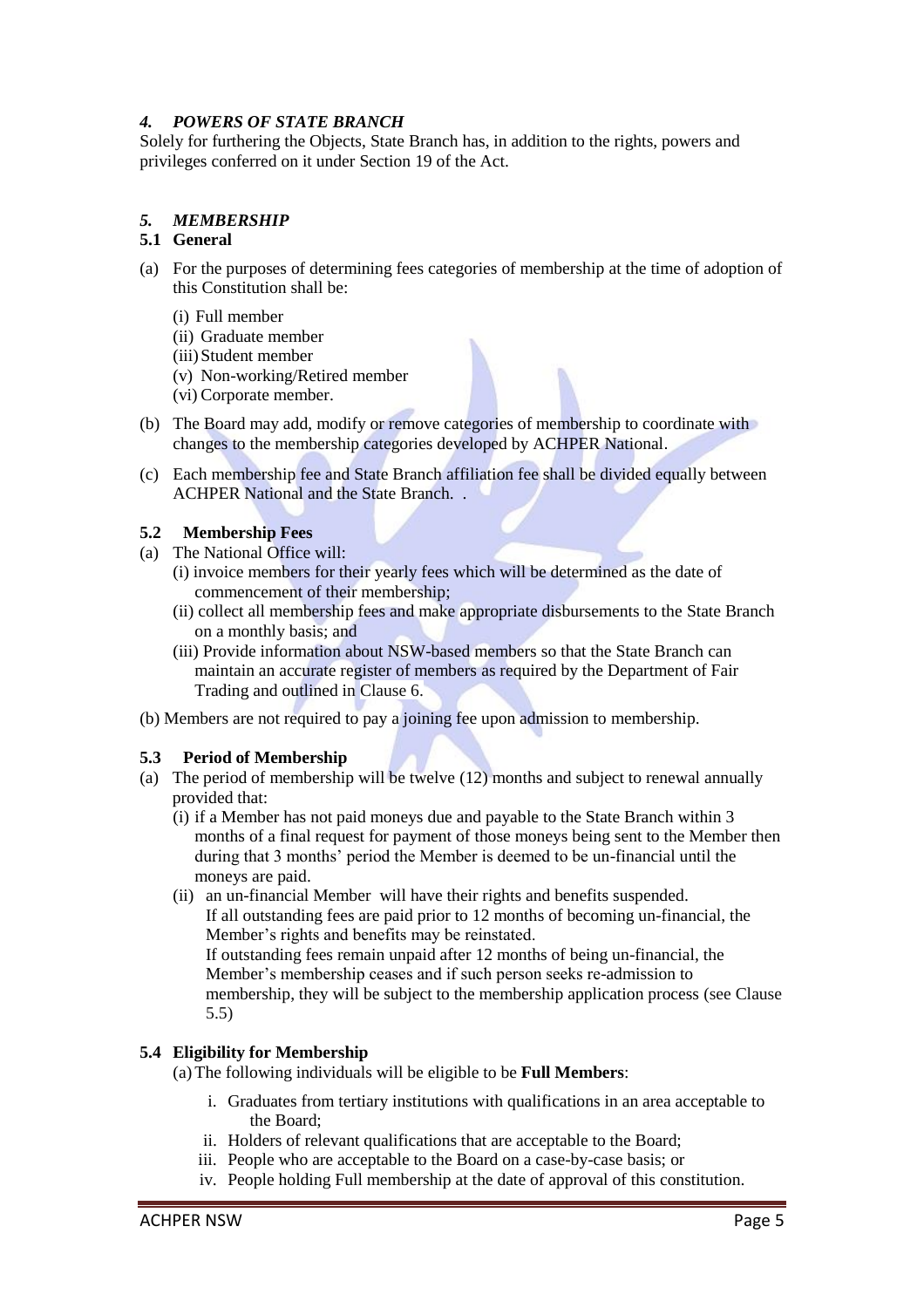- (b)The following individuals are eligible to be **Student Members**:
- (c)Currently enrolled students in post-secondary institutions in any area that is acceptable to the Board.

Student members are not eligible to vote or hold office.

- (d) Individuals in their first two years after graduation will be eligible to be **Graduate Members**.
- (e) Corporations, organisations and associations which support the purpose of the State Branch and whose employees are generally not eligible for individual membership of the State Branch may apply to be **Corporate Members**. Schools and other educational institutions are not eligible for membership.
- (f) Individuals who are remunerated for less than 2.5 days per week will be eligible to be **Non-working/Retired Members**.

#### **5.5 Application for Membership**

- To apply to become a Member of the association a person must:
	- (a) submit a written application (which may include in electronic form) for membership to the Board:
	- (b) in a form approved by the Board; and
	- (c) signed by the person (or an authorised person in the case of an application for corporate membership).

#### **5.6 Consideration of Application**

- (a) As soon as practicable after receiving an application for membership, the Board is to determine whether to approve or to reject the application.
- (b) As soon as practicable after an application for membership is received, the Board must decide by resolution whether to accept or reject the application, and to determine the class of membership for the Applicant.

Applications will be considered and decided in the order they are received by the association. When considering a membership application, the Board may seek clarification of any matter or further information in support of the application, and may delay its decision to allow for that material to be provided and proceed to consider and decide other applications.

The Board may delegate the consideration and determination of any membership application.

The Board must not approve a membership application unless the Applicant:

- (a) meets all the eligibility requirements under Clause 5.4; and
- (b) applies under Clause 5.5.

The Board may refuse to accept a membership application even if the Applicant has applied in writing and complies with all the eligibility requirements under Clause 5.4.

The Board must notify the applicant in writing of its decision as soon as practicable after the decision is made.

If the Board rejects the application, it must return any money accompanying the application to the applicant.

No reason need be given for the rejection of an application.

If the Board approves the Applicant's application for membership. The Applicant immediately becomes a Member and is entitled to exercise all the rights and privileges of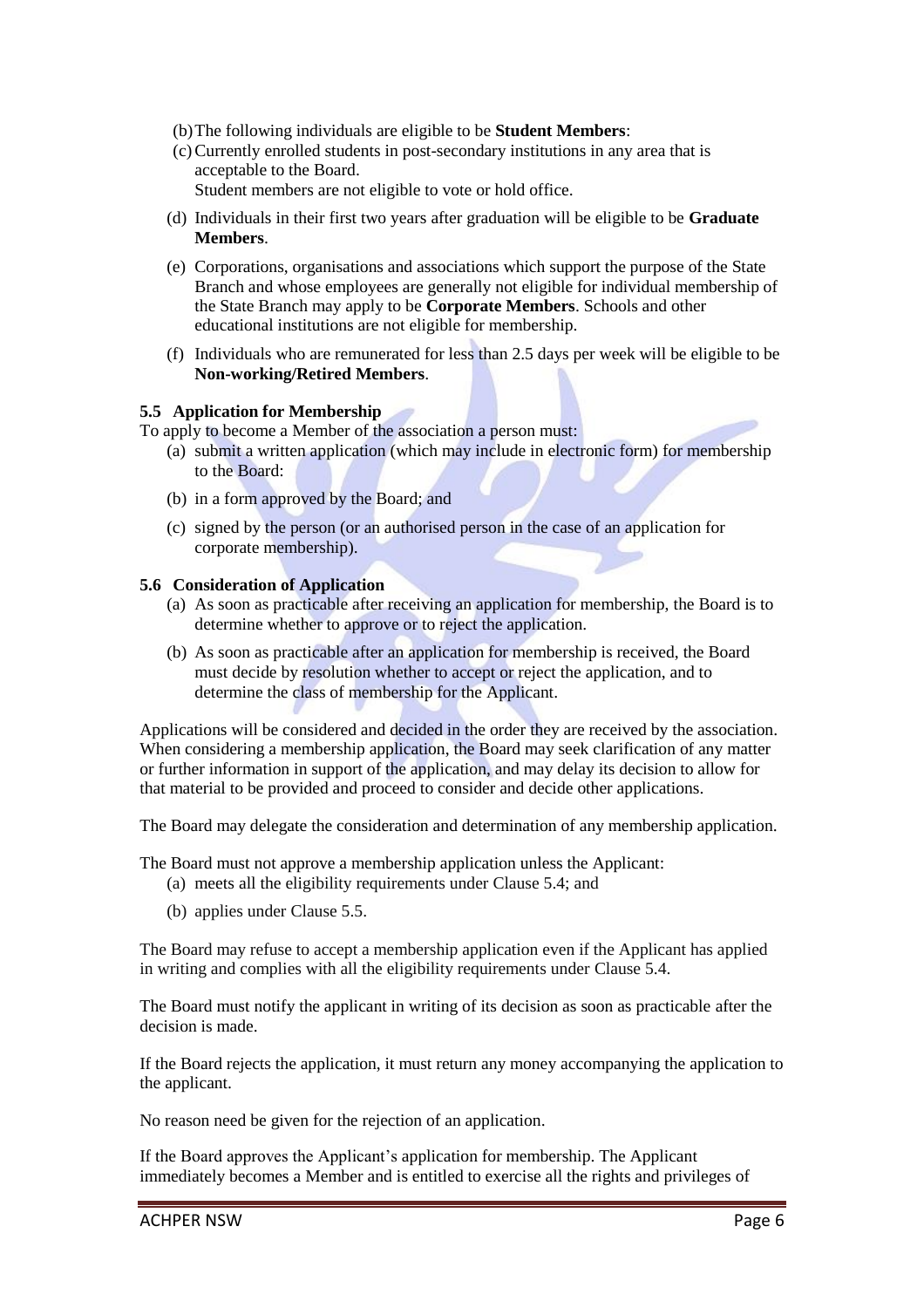membership, including the right to vote (if applicable), and must comply with all of the obligations of membership under this Constitution.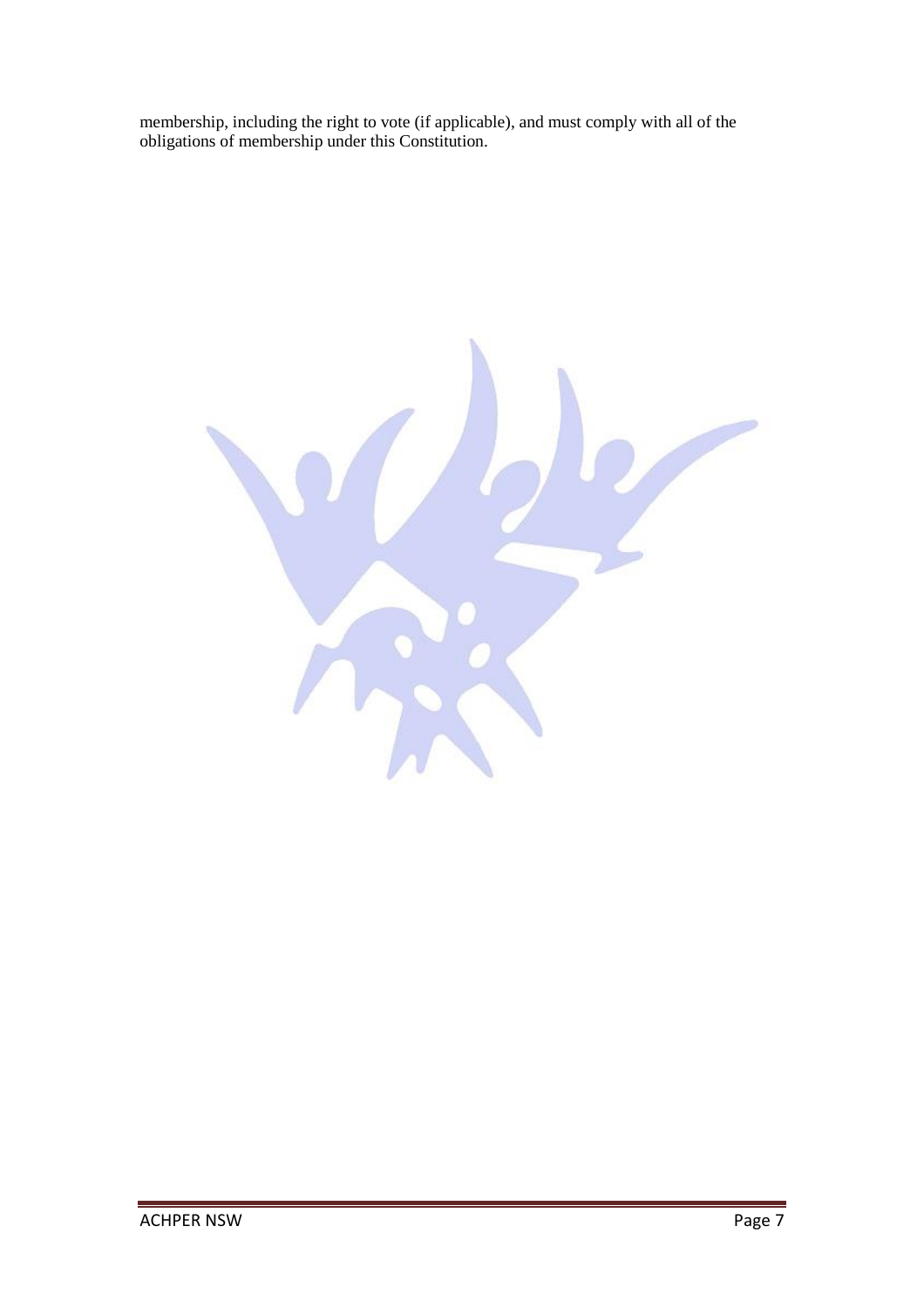## **5.7. Rights and Obligations of Members**

The rights of a Member are not transferable and end when membership ceases.

A Member of the State Branch who is entitled to vote has the right—

- (a) to receive notice of general meetings and of proposed special resolutions in the manner and time prescribed by these Rules; and
- (b) to submit items of business for consideration at a general meeting; and
- (c) to attend and be heard at general meetings; and
- (d) to vote at a general meeting; and
- (e) to have access to the minutes of general meetings and other documents of the association as provided under Clause 18; and
- (f) to inspect the register of members.

A Member is entitled to vote if—

- (a) the Member is a Member other than a Student Member and a Corporate Member; and
- (b) the Member's membership rights are not suspended for any reason.
- (c) A Member which is a body corporate may appoint in writing a natural person, whether or not he or she is a Member, to represent it at a particular General Meeting or at all General Meetings.
- (d) A copy of the written appointment must be lodged with the Executive Officer.
- (e) A person appointed under sub-clause (c) has authority to represent the body corporate as a Member:
- (f) in the case of an appointment in respect of a particular General Meeting, until the conclusion of that General Meeting; or
- (g) otherwise, until the appointment is revoked by the body corporate and notice of the revocation is given to the Executive Officer.
- (h) The liability of a Member of the association to contribute towards the payment of the debts and liabilities of the association or the costs, charges and expenses of the winding up of the association is limited to the amount, if any, unpaid by the Member in respect of membership of the association as required by Clause 7.
- (i) A Member is only liable for their outstanding membership fees payable under Clause 5.2, if any.

#### **5.8 Cessation of Membership**

A person ceases to be a Member if the person:

- (a). dies or their whereabouts is unknown,
- (b). resigns membership, or
- (c) is expelled from the association.

A Member may resign from membership by first giving to the State Branch written notice of at least one month (or such other period as the Board may determine) of the Member's intention to resign and, on the expiration of the period of notice, the Member ceases to be a Member.

Any Member who resigns from the association remains liable to pay to the association any outstanding fees which may be recovered as a debt due to the association by the Member.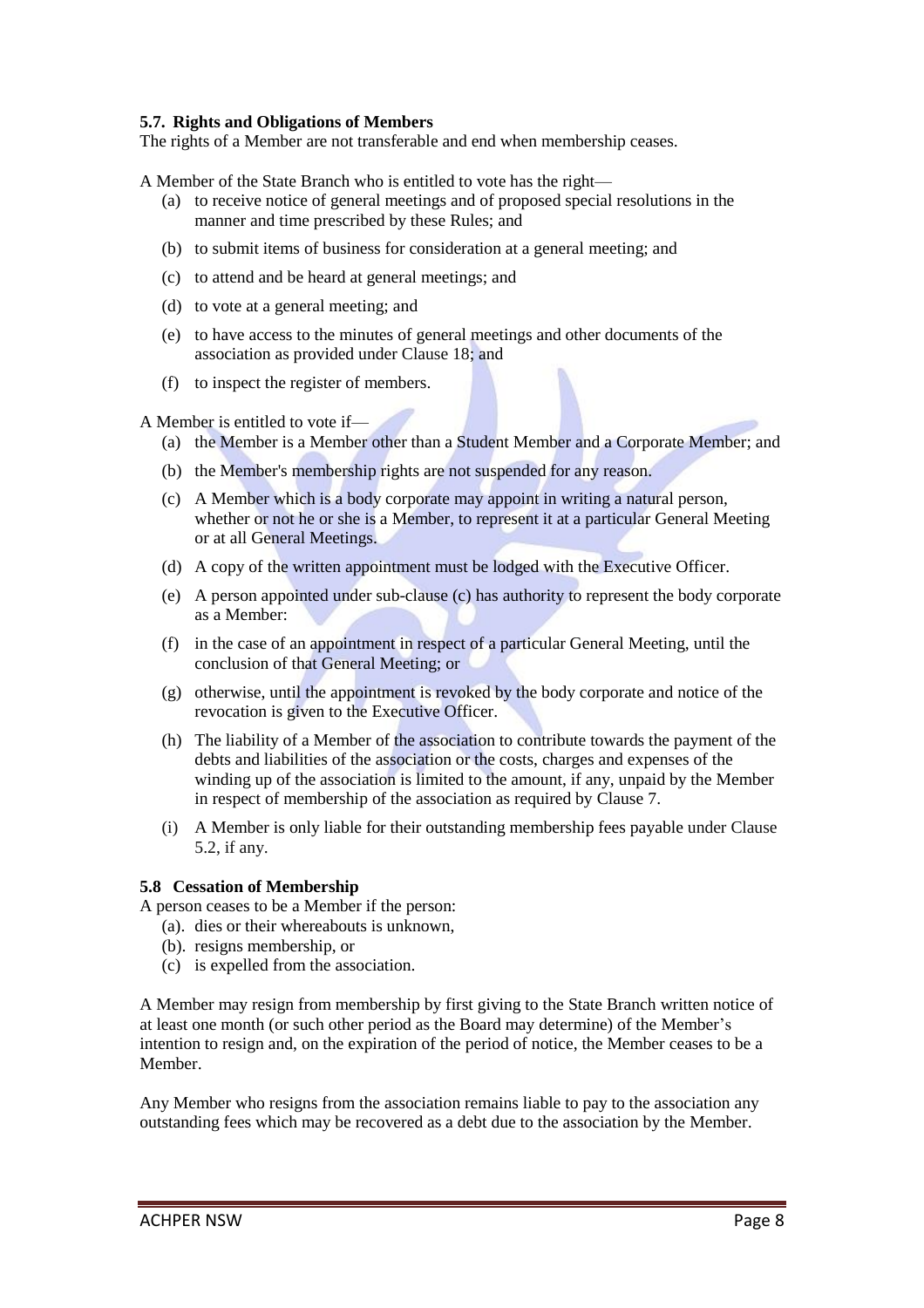If a Member of the association ceases to be a Member under Clause 5.8, and in every other case where a Member ceases to hold membership, the Executive Officer must make an appropriate entry in the register of members recording the date on which the Member ceased to be a Member and the reason why the person ceases to be a Member.

## **5.9 Miscellaneous**

(a) A financial Member may include the letters MACHPER after his name. A person who has been awarded a Fellowship of ACHPER may include the letters FACHPER after her name.

# *6. REGISTER OF MEMBERS*

- (a) The **Executive Officer** shall be responsible for establishing and for monitoring progress returns from the National Office.
- (b) The name and postal or residential address of each person who is a Member together with the date in which the person became a Member and where applicable, the date of termination of membership shall be recorded in the Register.
- (c) The Register must be kept in New South Wales at the main premises of State Branch.
- (d) The National Office will provide the information on each Member that is to be included in the register. In terms of governance and diligence, members of the Board and relevant staff have full access to the extent permitted by law. A Member has a right to access to their own data and can require it be updated or corrected.
- (e) Having regard to the Act, confidentiality considerations and privacy laws, the register may be used to further the object of the state branch, in such a manner as the Board considers appropriate.
- (f) Having regard to the Act, confidentiality considerations and privacy laws, a Member with a justifiable reason may obtain a copy of all or part of the Register on payment of a reasonable fee as set by the Board of not more than \$1 for each page copied.
- (g) If a Member requests that any information contained on the Register about the Member (other than their name) not be available for inspection, that information must not be made available for inspection.
- (h) A Member must not use information about a person obtained from the Register to contact or send material to the person, other than for:
	- (i) the purposes of sending the person a newsletter, a notice in respect of a meeting or other event relating to State Branch or other material relating to State Branch; or
	- (ii)any other purpose necessary to comply with a requirement of the Act or the Regulation.

# *7. MEMBER LIABILITY*

- (a) Subject to this Constitution, the State Branch may be wound up in accordance with the Act.
- (b) The liability of Members is limited.
- (c) Every Member undertakes to contribute to the assets of State Branch in the event of it being wound up while a Member, or within one (1) year after ceasing to be a Member, for payment of the debts and liabilities of State Branch contracted before the time at which they ceased to be a Member and towards the costs, charges and expenses of winding up State Branch, such an amount not exceeding the amount, if any, unpaid by the Member in respect of membership fees of State Branch.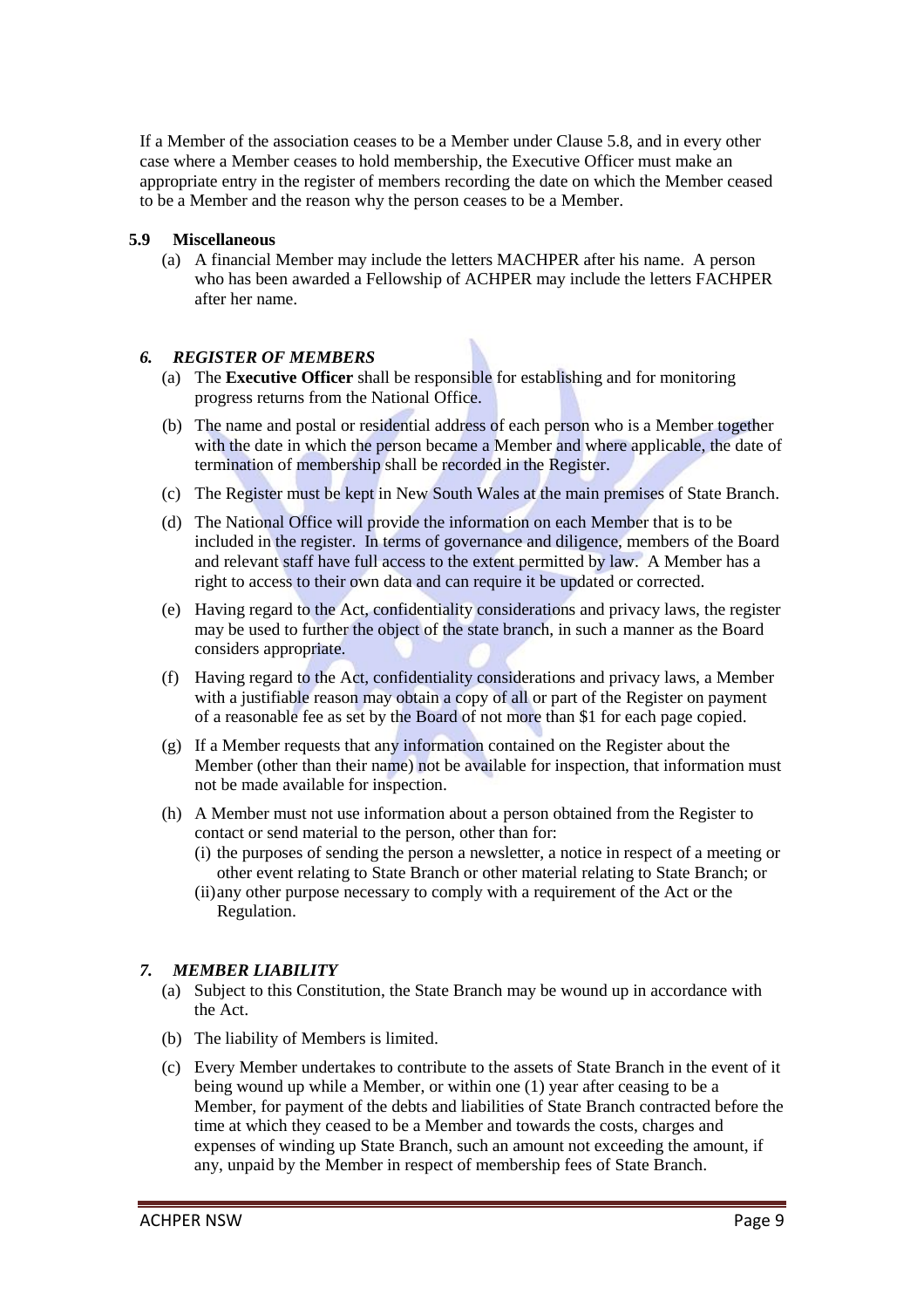## *8. RESOLUTION OF DISPUTES*

(a) A dispute between a Member and another Member (in their capacity as Members), or a dispute between a Member or Members and State Branch, that cannot be resolved by the parties within 14 days of the parties becoming aware of it is to be referred to a Community Justice Centre for mediation under the *Community Justice Centres Act 1983*.

#### *9. DISCIPLINING OF MEMBERS*

- 9.1 The State Branch may take disciplinary action against a Member in accordance with this clause if it is determined that the Member—
	- (a) is convicted of an indictable offence; or
	- (b) has failed to comply with this Constitution; or
	- (c) refuses to support the purposes of the State Branch; or
	- (d) has engaged in conduct prejudicial to the State Branch.
- 9.2 If the Board is satisfied that there are sufficient grounds for taking disciplinary action against a Member, the Board must appoint a disciplinary subcommittee to hear the matter and determine what action, if any, to take against the Member.
- 9.3 The members of the disciplinary subcommittee—
	- (i). may be Directors, members of the association or anyone else; but
	- (ii) must not be biased against, or in favour of, the Member concerned.
- 9.4 Before disciplinary action is taken against a Member, written notice must be given to the Member—
	- (a) stating that the association proposes to take disciplinary action against the Member; and
	- (b) stating the grounds for the proposed disciplinary action; and
	- (c) specifying the date, place and time of the meeting at which the disciplinary subcommittee intends to consider the disciplinary action (the disciplinary meeting); and
	- (d) advising the Member that he or she may do one or both of the following—
		- (i) attend the disciplinary meeting and address the disciplinary subcommittee at that meeting;
		- (ii) give a written statement to the disciplinary subcommittee at any time before the disciplinary meeting; and
		- (iii) setting out the Member's appeal rights under Clause 10.
- 9.5 The notice must be given no earlier than 28 days, and no later than 14 days, before the disciplinary meeting is held.
- 9.6. At the disciplinary meeting, the disciplinary subcommittee must—
	- (a) give the Member an opportunity to be heard; and
	- (b) consider any written statement submitted by the Member.
- 9.7 After complying with Clause 9.6, the disciplinary subcommittee may—
	- (a) take no further action against the Member; or
	- (b) subject to Clause 9.9
		- (i) reprimand the Member; or
		- (ii) suspend the membership rights of the Member for a specified period; or
		- (iii) expel the Member from the association.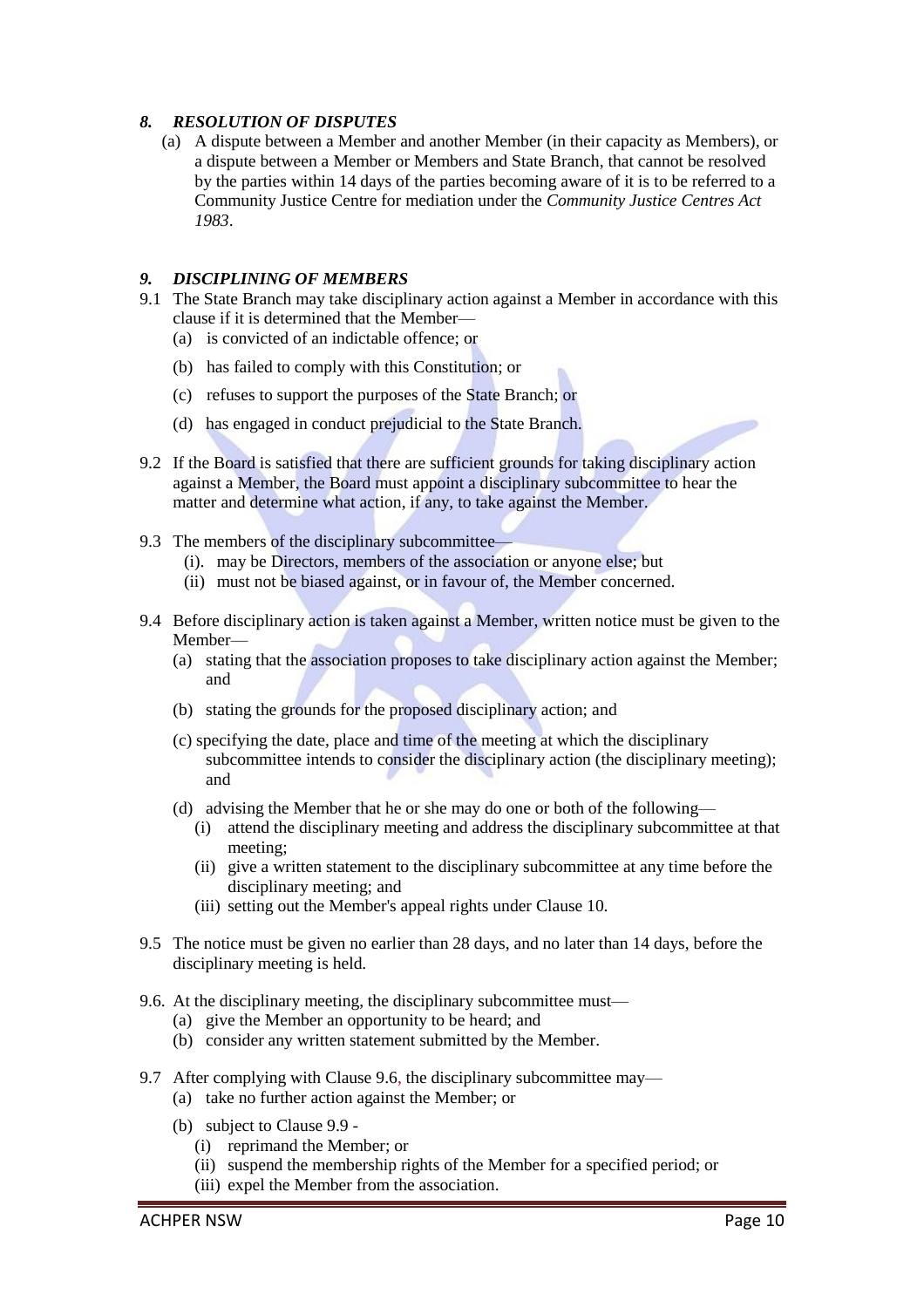- 9.8. The disciplinary subcommittee may not fine the Member.
- 9.9 The suspension of membership rights or the expulsion of a Member by the disciplinary subcommittee under this rule takes effect immediately after the vote is passed.
- 9.10 The Member must be informed in writing of the decision of the Board and the reasons for the decision, within 7 days of the disciplinary meeting referred to in Clause9.6.
- 9.11 .If a Member's membership is suspended under Clause 9.7, the Executive Officer must record in the Register:
	- (a) the name of the Member that has been suspended from membership;
	- (b) the date on which the suspension takes effect; and
	- (c) the length of the suspension as determined by the Board under Clause 9.7.
- 9.12. A Member that has been suspended under Clause 9.7 cannot exercise any rights or privileges of membership, including voting rights, during the period they are suspended from membership. Upon the expiry of the period of a Member's suspension, the Executive Officer or Public Officer must record in the Register that the Member is no longer suspended.

#### *10. APPEALS AGAINST SUSPENSION OR EXPULSION*

- 10.1. A person whose membership rights have been suspended or who has been expelled from the association under Clause 9.7 may give notice to the effect that he or she wishes to appeal against the suspension or expulsion.
- 10.2. The notice must be in writing and given—
	- (a) to the disciplinary subcommittee immediately after the vote to suspend or expel the person is taken; or
	- (b). to the Executive Officer not later than 48 hours after the vote.
- 10.3. If a person has given notice under Clause 10.1, a disciplinary appeal meeting must be convened by the Board as soon as practicable, but in any event not later than 21 days, after the notice is received.
- 10.4. Notice of the disciplinary appeal meeting must be given to each Member of the association who is entitled to vote as soon as practicable and must—
	- (a) specify the date, time and place of the meeting; and state—
	- (b)the name of the person against whom the disciplinary action has been taken; and
	- (c) the grounds for taking that action; and
	- (d) that at the disciplinary appeal meeting the members present must vote on whether the decision to suspend or expel the person should be upheld or revoked.
- 10.5. At a disciplinary appeal meeting—
	- (a) no business other than the question of the appeal may be conducted; and
	- (b) the Board must state the grounds for suspending or expelling the Member and the reasons for taking that action; and
	- (c) the person whose membership has been suspended or who has been expelled must be given an opportunity to be heard.
- 10.6 After complying with Clause 10.5, the members present and entitled to vote at the meeting must vote by secret ballot on the question of whether the decision to suspend or expel the person should be upheld or revoked.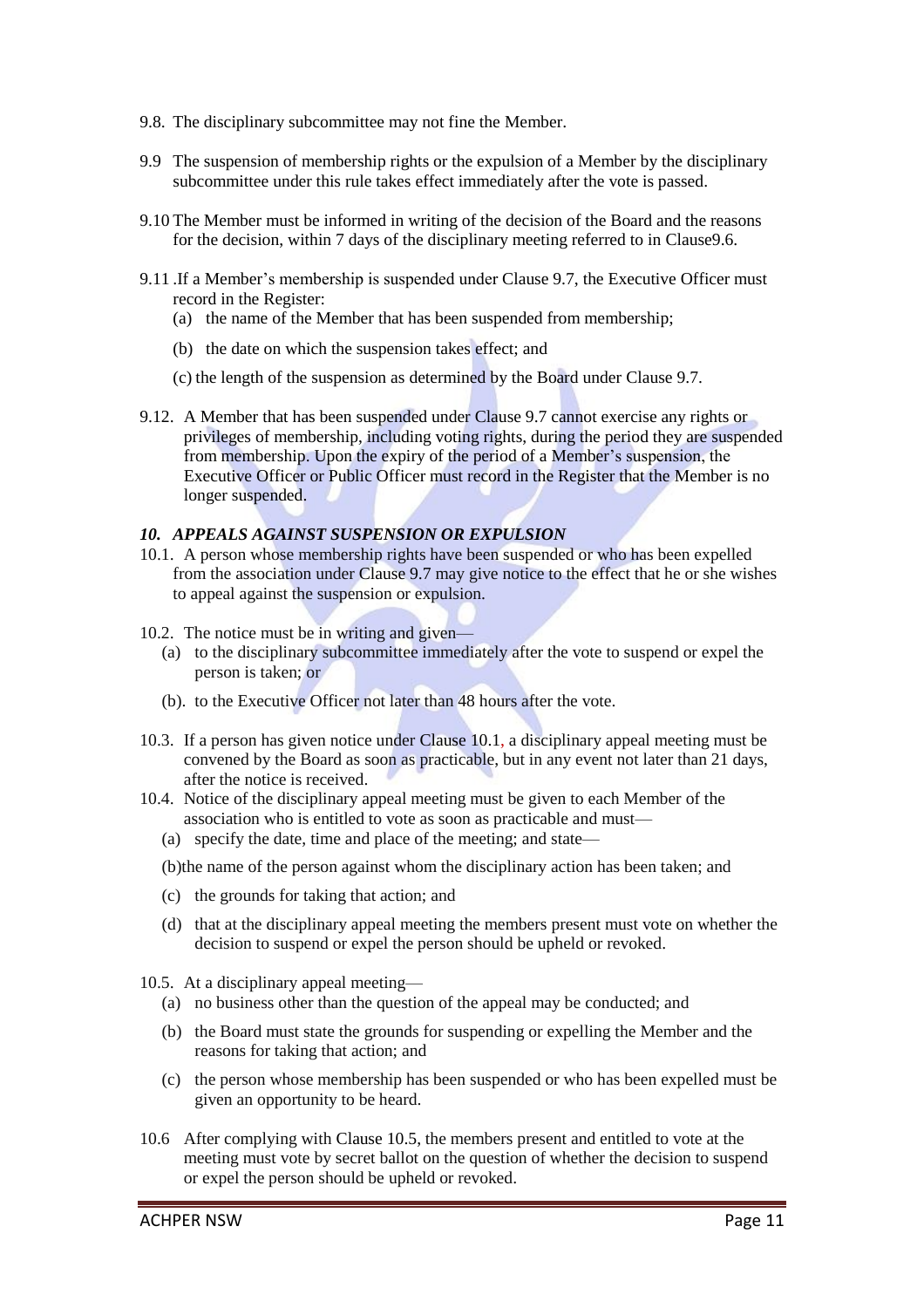- 10.7 A Member may not vote by proxy at the meeting.
- 10.8 The decision is upheld if not less than three quarters of the members voting at the meeting vote in favour of the decision.
- 10.9. If the Board's decision to suspend or expel a Member is revoked under these Rules, any act performed by the Board or members in General Meeting during the period that the Member was suspended or expelled from membership is deemed to be valid, notwithstanding the Member's inability to exercise their rights or privileges of membership, including voting rights, during that period.

## *11. POWERS OF THE BOARD*

Subject to the Act and this Constitution, the business of the State Branch shall be managed and the powers of the State Branch shall be exercised by the Board. In particular, the Board shall act in accordance with the Objects.

# *12. FINANCIAL YEAR*

The financial year shall run from January 1 to December 31 or such other period as may be determined by the Board from time to time.

# *13. THE BOARD*

## **13.1 Composition of the Board**

There must be not less than 3 and not more than 12 Directors.

# **13.2 Elected Positions**

#### **13.2.1 Nomination for Board**

- (a) Any financial Full member may be nominated for and elected as a Director on the Board.
- (b) Nominations for the Board shall be called no less than twenty-eight (28) days prior to the AGM. When nominations are called details of the desired capabilities and perspectives desirable to improve the effectiveness of the Board may be determined by the Board and issued as well as an indication of the roles of particular positions may be determined by the Board from time to time and issued as a guide to Members.
- (c) A Member who is a member of the governing body of or Office Bearer of ACHPER National is not eligible to nominate for or be appointed to any position on the Board.
- (d) Nominees for election to the Board must declare any position they hold with a similar organisation or ACHPER National.

#### **13.2.2 Form of Nomination**

Nominations must be:

- (a) in writing on the form provided by the Board for that purpose;
- (b) signed by a nominator and seconder both of whom are financial Members;
- (c) signed by the nominee (who must be a financial Member) expressing their consent to serve in the position; and
- (d) delivered to the Executive Officer.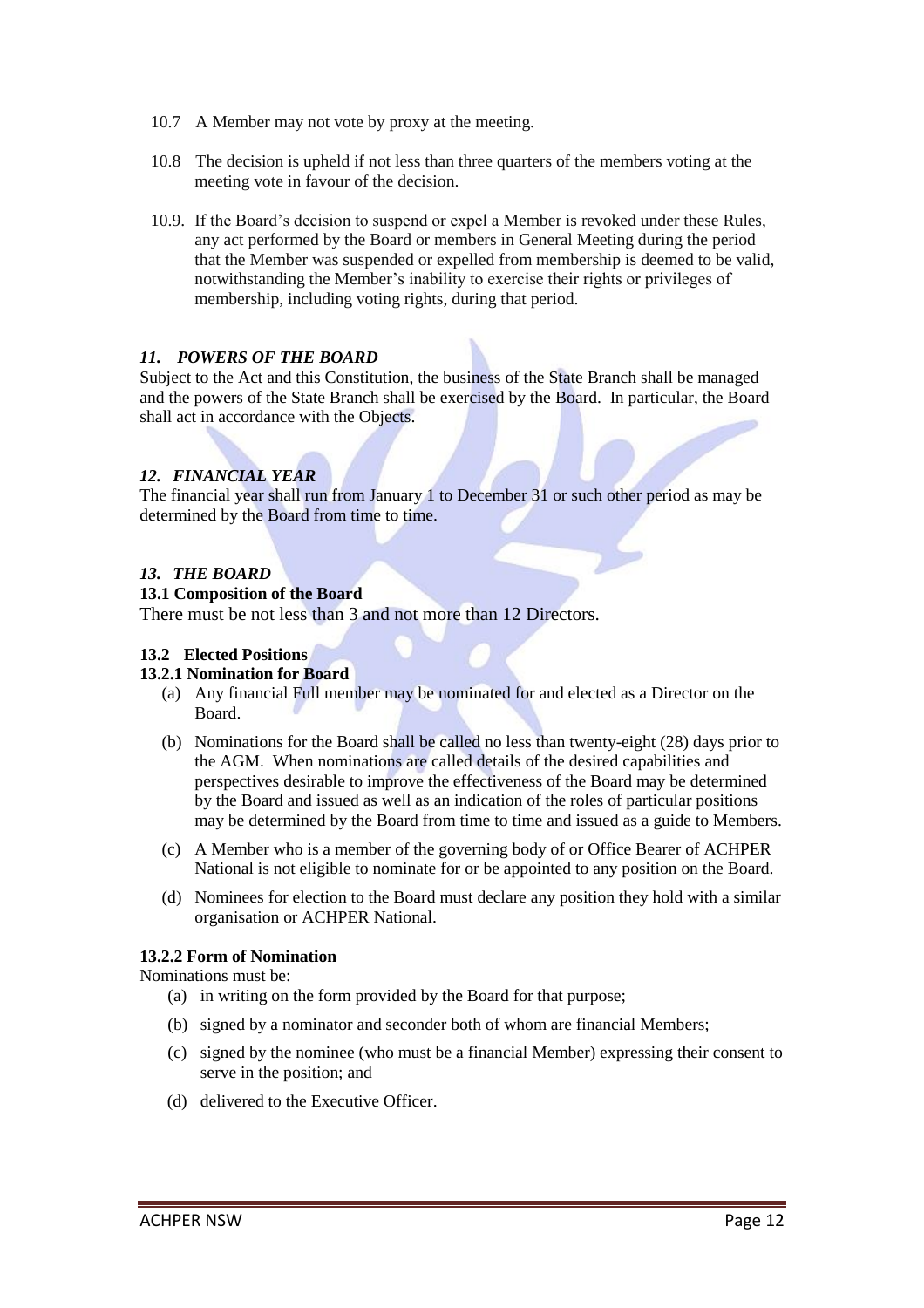## **13.2.3 Elections**

- (a) Elections will be held prior to the AGM in accordance with the procedures determined by the Board and set out in the by-laws. A Returning Officer will be appointed to conduct the election of Directors.
- (b) There will be staggered rotational elections so that each year 6 Director positions will be up for election along with any additional positions to be filled in accordance with Clause 13.5(b). The Directors to retire at each AGM are those who were elected 2 years earlier and those appointed to fill a casual vacancy under Clause 13.5(b).
- (c) If the number of nominations exceeds the number of vacancies to be filled, a ballot must be held prior to the AGM, which may include an electronic ballot as determined by the Board.
- (d) If the number of nominations received is equal to or less than the number of vacant positions to be filled then the candidates nominated shall be declared elected at the AGM following the close of nominations, subject to endorsement of each candidate by the eligible voting Members by separate ordinary resolutions at that AGM. If any of the candidates are not endorsed by the eligible voting Members at the AGM, then they will not become Directors.
- (e) Any unfilled positions as a result of insufficient nominations or a candidate not being endorsed by the Members as per Clause 13.2.3(d) shall be deemed casual vacancies.
- (f) Results of an election will be announced at the AGM. Elected Directors will hold office for a term of approximately 2 years commencing from the end of that AGM until the end of the second following AGM.
- (g) Retiring Directors are eligible for re-election.
- (h) There is no limit to the number of terms a financial Member may serve on the Board.

#### **13.3 Office Bearers**

- (a) The Office Bearers of the Company are:
	- (i) President;
	- (ii) Vice President; and
	- (iii) Treasurer.
- (b) The Board will appoint the Office Bearers from amongst their number at the first Board meeting after each AGM or at any time after a vacancy in the position of an Office Bearer arises.
- (c) Each Office Bearer while they remain a Director will hold their position:
	- (i) for the period from when they are elected or appointed to the relevant position until the commencement of the first Board meeting after the next AGM;
	- (ii) until they resign from their position as Office Bearer by written notice to the State Branch in which case they would remain a Director unless they also resign as a Director; or
	- (iii) until they are removed from their position as Office Bearer by resolution of the Board, in which case they would remain a Director.
- (d) There is no limit to the number of terms a Director may serve in an Office Bearer role.

#### **13.4 Meetings of the Board**

# **13.4.1 Board to Meet**

- (a) The Board shall meet as often as necessary to conduct the business of the State Branch and not less than once in each quarter.
- (b) The Board may use communication technology to conduct meetings so that not all members need to be physically present at the place specified in the notice for the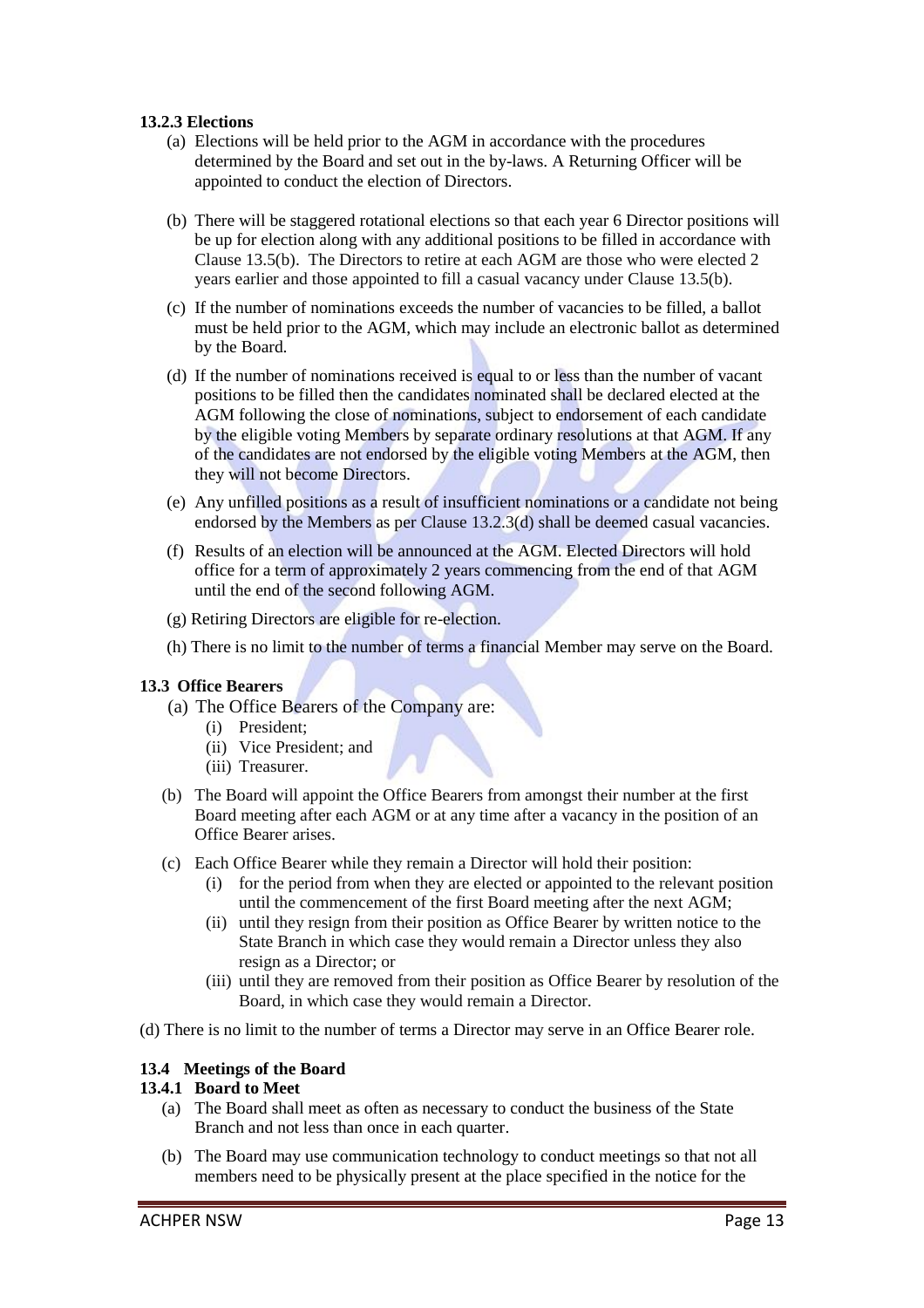meeting. There must be at least one Board member present at this place specified for the meeting to be deemed to be held there. If no person can be present at the specified place the meeting may still be held as the meeting shall be deemed to be held at the place where the Chairperson of the meeting is located.

# **13.4.2 Notice of Board Meetings**

Notice of Board meetings shall be given at the previous Board meeting or by such other means as the Board may decide upon.

# **13.4.3 Quorum**

A quorum at a meeting of the Board is 50%+1 of Directors in office at the time, rounded down if not a whole number.

No business may be transacted at a meeting of the Board unless a quorum of Directors is present.

# **13.4.4 Decisions of the Board**

Questions arising at any meeting of the Board shall be decided by a simple majority of votes of those present and entitled to vote. Directors shall have one (1) vote on any question. If the vote is tied, the chairperson will have a vote in the first round and not have a casting vote to determine the outcome.

# **13.4.5 Resolution not in Meeting**

A resolution in writing that has been signed or assented to by electronic means by all the Directors shall be as valid and effectual as if it had been passed at a meeting of the Board duly convened and held.

# **13.4.6 Chairperson**

The chairperson shall be:

- (i) the President; or
- (ii) if the President is absent, unwilling or unable to preside then the Vice President shall chair; or
- (iii) if neither the President nor Vice President is present, unwilling or unable to preside then a chairperson shall be appointed from among the Board members present. That person shall preside as chairperson for that meeting only.

# **13.5 Vacancies on the Board**

- (a) The Board may function validly provided its number is not reduced below the minimum number of 3. Should Board numbers fall below the minimum number the remaining Directors shall act only to appoint new Directors.
- (b) In the event of a casual vacancy occurring on the Board, the Board may appoint an eligible financial Full member to fill the vacancy and the Member so appointed is to hold office, until the end of the first AGM following the appointment, at which, if the predecessor's term would not then have expired, an election will be held to fill the position for the remainder of the predecessor's term, or if the term would have expired a normal vacancy election would proceed. The Member appointed to fill the casual vacancy, if otherwise eligible, shall be entitled to nominate to be elected to fill the position.

# **13.5.1 Grounds for Termination of a Director**

A Director shall cease to hold office if the Director:

- (i) dies;
- (ii) ceases to be a Member;
- (iii) resigns from office by notice in writing given to the President or **Executive Officer;**
- (iv) is removed from office by resolution at a General Meeting;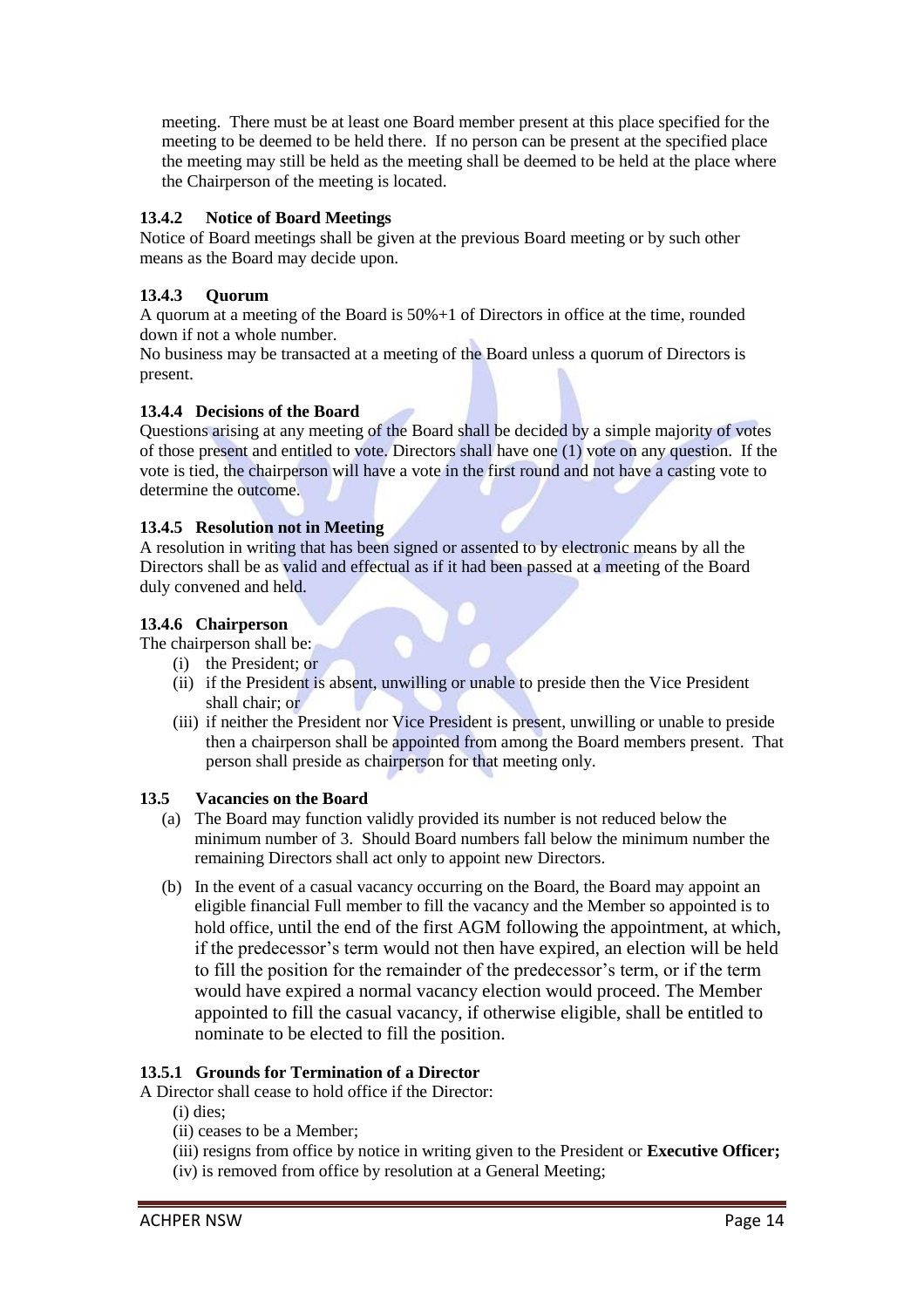(v) is liable to be dealt with in any way under the law relating to mental health; or (vi) is absence from five (5) successive Board meetings without approval by the Board.

# **13.6. Conflict Of Interest**

Each Board member shall declare their interest in any contractual, selection, disciplinary, or financial matter in which a material conflict of interest arises or may arise. The Director shall, unless otherwise determined by the other members of the Board, absent themself from discussions of such matters and shall not be entitled to vote in respect of such matters. Unless otherwise determined by the other members of the Board, if the Director casts a vote, the vote shall not be counted.

# **13.6.1 Disclosure of Interests**

- (a) The nature of the material interest of a Director must be declared at the meeting of the Board at which the relevant matter is first taken into consideration, if the interest then exists. In any other case, the interest should be revealed to the Board at the next meeting. If a Director becomes interested in a matter after it is made or entered into, the declaration of the interest must be made at the first meeting of Board held after the Director becomes interested.
- (b) All disclosed interests must also be recorded and disclosed in accordance with the Act.

# **13.6.2 General Disclosure**

A General Notice stating that a Director is a member of a specified firm or company and that they are 'interested' in all transactions with that firm or company is sufficient declaration under Clause 13.6. After the distribution of the General Notice, it is not necessary for the Board Member to give a Special Notice regarding any particular transaction with that firm or Board.

# **13.6.3 Recording Disclosures**

- (a) Any declaration made, any disclosure or any General Notice given by a Director in accordance with Clauses 13.6.1, and/or 13.6.2 must be recorded in the Minutes of the relevant meeting.
- (b) State Branch will also maintain a register of conflicts of interest as required by the Act.

# *14. DELEGATIONS*

# **14.1 Board May Delegate Functions**

- (a) The Board may delegate functions by instrument in writing, to create, establish or appoint committees, (or individual officers or consultants) to carry out specific duties and functions as the need arises.
- (b) The Board shall determine what powers these committees are given. In exercising its power under Clause 14, the Board must take into account broad stakeholder involvement.

#### **14.2 Delegation by Instrument**

- (a) In the establishing or appointing committees, (or individual officers or consultants), the Board may delegate such functions as are specified in the relevant terms of the delegation.
- (b) The Board **cannot** delegate:
	- (i) this power of delegation; and

(ii) a function imposed on them by the Act, any law, this Constitution, or by resolution in a General Meeting.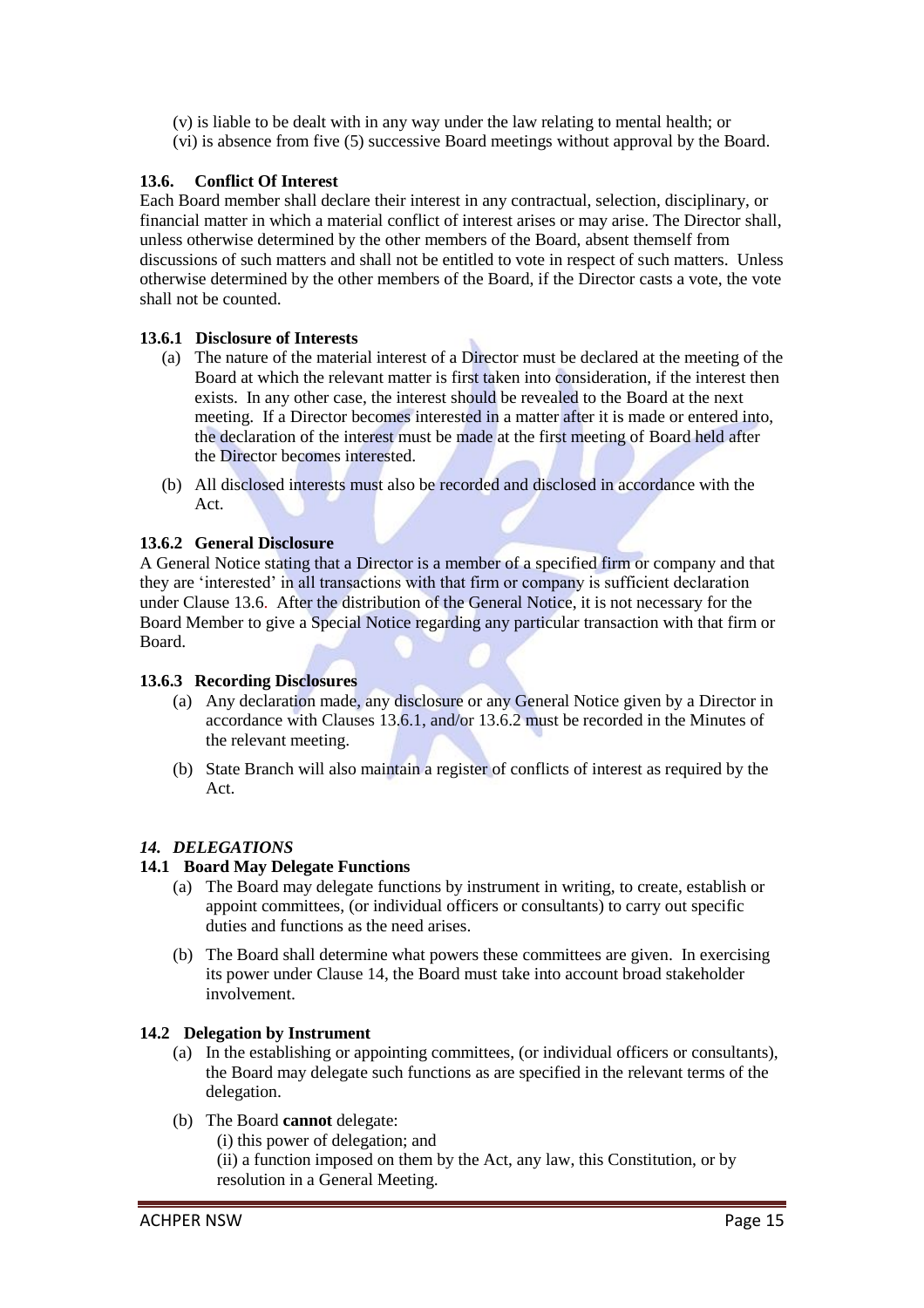# **14.3 Delegated Functions Exercised in Accordance with Terms**

A function, the exercise of which has been delegated under Clause 14, may, while the delegation remains unrevoked, be exercised from time to time in accordance with the terms of the delegation.

## **14.4 Procedure of Delegated Authority**

The procedures for any committee (or individual officer or consultant) exercising delegated power shall, subject to this Constitution and with any necessary or incidental amendment, be the same as that applicable to meetings of the Board under Clause 13.4. The delegate exercising delegated powers shall make decisions in accordance with the Objects and shall promptly provide the Board with details of all material decisions. The delegate shall also provide any other reports, minutes and information required by the Board.

## **14.5 Delegation May Be Conditional**

A delegation under Clause 14 may be made subject to certain conditions or limitations regarding the exercise of any function. These may be specified in the delegation.

## **14.6 Revocation of Delegation**

At any time the Board may, by instrument in writing, revoke wholly or in part any delegation made under Clause 14. The Board may amend or repeal any decision made by a delegate under this Clause.

# *15. GENERAL MEETINGS*

## **15.1 Annual General Meeting**

(a) The AGM shall be held in accordance with the Act and this Constitution.

#### **15.1.1 Business to be Transacted**

In the case of the AGM the following business shall be transacted:

- (a) confirmation of the minutes of the last AGM and any Special General Meeting held since that meeting;
- (b) receipt of the Board's reports upon the activities of the State Branch in the last financial year;
- (c) announcement of elected Directors;
- (d) receipt and consideration of a statement from the Board which is not misleading and gives a true and fair view for the last financial year of the State Branch's:
	- (i) income and expenditure
	- (ii) assets and liabilities
	- (iii) mortgages, charges and other securities
	- (iv) trust properties.
- (e) appoint an auditor when needed.

## **15.2 Special General Meetings**

- (a) All other General Meetings shall be Special General Meetings and shall be held in accordance with the Constitution.
- (b) A Special General Meeting may be called by the Board at any time **or** in the event that the AGM is overdue **or** if twelve (12) of the members make a written request for such a meeting.

#### **15.2.1 Requisition of Special General Meeting**

(a) The Board shall convene a Special General Meeting when twelve (12) members (no less) submit a requisition in writing.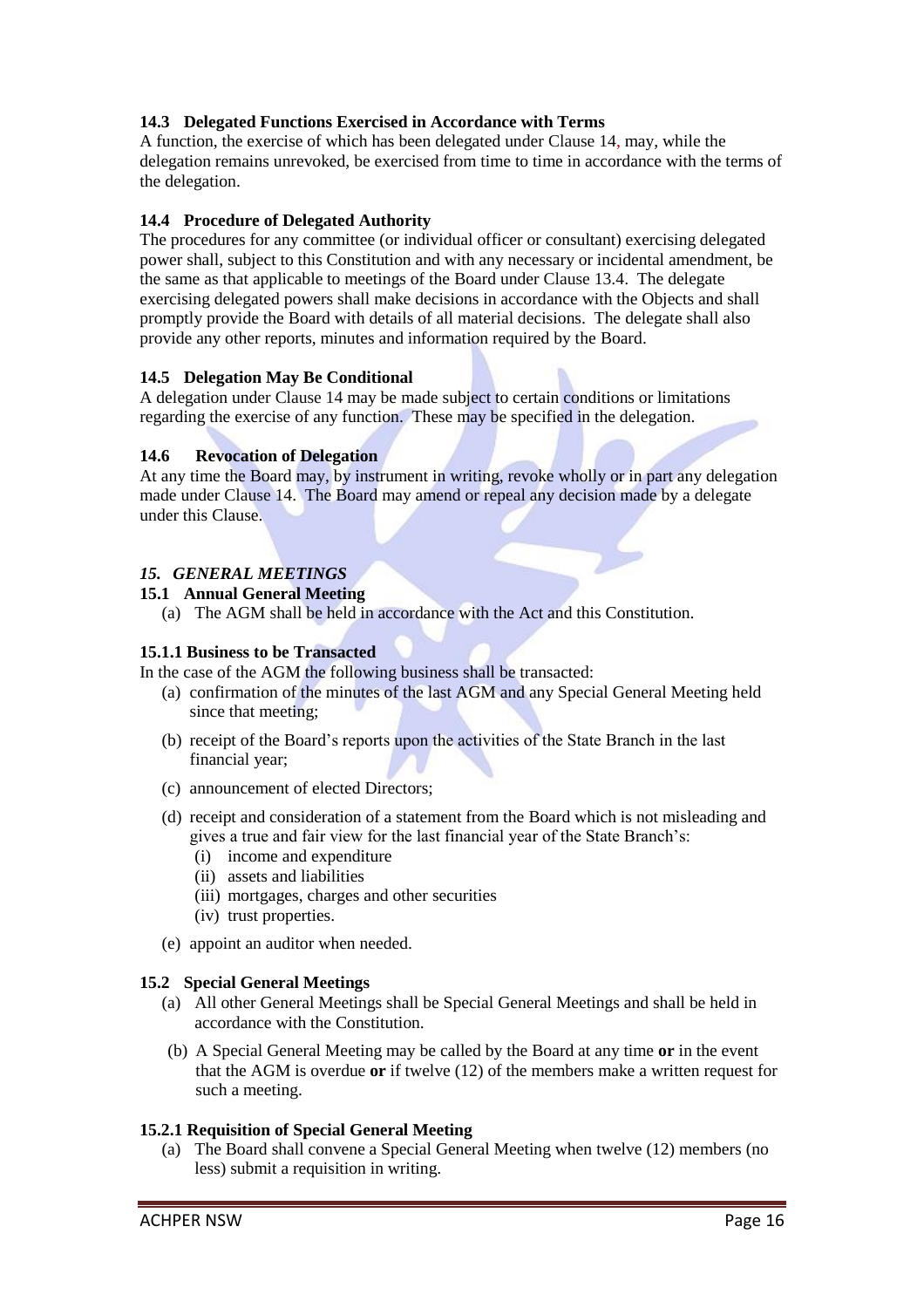- (b) The requisition for a Special General Meeting shall state the purpose of the meeting, which must be for a valid purpose, be signed by the members making the requisition and be sent to the Public Officer. The requisition may consist of several documents in like form, each signed by one (1) or more of the members making the requisition.
- (c) If the Board does not cause a Special General Meeting to be called one (1) month after the date in which the valid requisition is sent to the State Branch, the members making the requisition, or any of them, may convene a Special General Meeting to be held no later than three (3) months after that date.
- (d) A Special General Meeting convened by members under the Constitution shall be convened in the same manner, or as close as possible, as those convened by the Board.

# **15.3 Notice of General Meetings (AGM & SGM)**

- (a) At least 21 days notice of an AGM and the agenda including notices of motion shall be given to members in their preferred format (post, email, or facsimile).
- (c) At least fourteen (14) days before date of a General Meeting and the agenda including notices of motion shall be given to members in their preferred format (post, email, or facsimile). In the case of a General Meetings where a special resolution is to be proposed, notice of the resolution shall be given to members at least twenty-one (21) days before the meeting.

# **15.4 Business at a General Meeting**

- (a) No business other than that set out in the notice convening the meeting shall be transacted at the meeting.
- (b) A Member who is entitled to vote and desiring to bring any valid business before the AGM or a Special General Meeting may give notice in writing of that business to the President or **Executive Officer** who shall include that business in the next notice calling a General Meeting given after receipt of the notice from the Member.

# **15.5 Quorum**

The quorum for an AGM and a Special General Meeting shall be eight (8) Members entitled to vote present in person.

# **15.6 Chairperson to Preside**

- (a) The President shall preside as chairperson of all General Meetings except:
	- (i) in relation to any election for which the President is a nominee.

If the President is absent, unwilling or unable to preside then the Vice President shall chair; or if neither the President nor Vice President is present, unwilling or unable to preside then a chairperson shall be appointed from among the Directors present.

If no other Director willing to act is present, the Members present must elect one of their number to preside as chairperson at the meeting.

# **15.7 Adjournment of Meeting**

- (a) if within thirty (30) minutes from the time appointed for the meeting a quorum is **not** present, the meeting shall be adjourned. If at the adjourned meeting a quorum is not present within thirty (30) minutes from the time appointed for the meeting, the meeting shall **lapse**.
- (b) When a meeting is adjourned for thirty (30) days or more, notice of the adjourned meeting shall be given as in the case of an original meeting.
- (c) Except as provided in Clause 15.7(b) it shall not be necessary to give any notice of an adjournment or the business to be transacted at any adjourned meeting.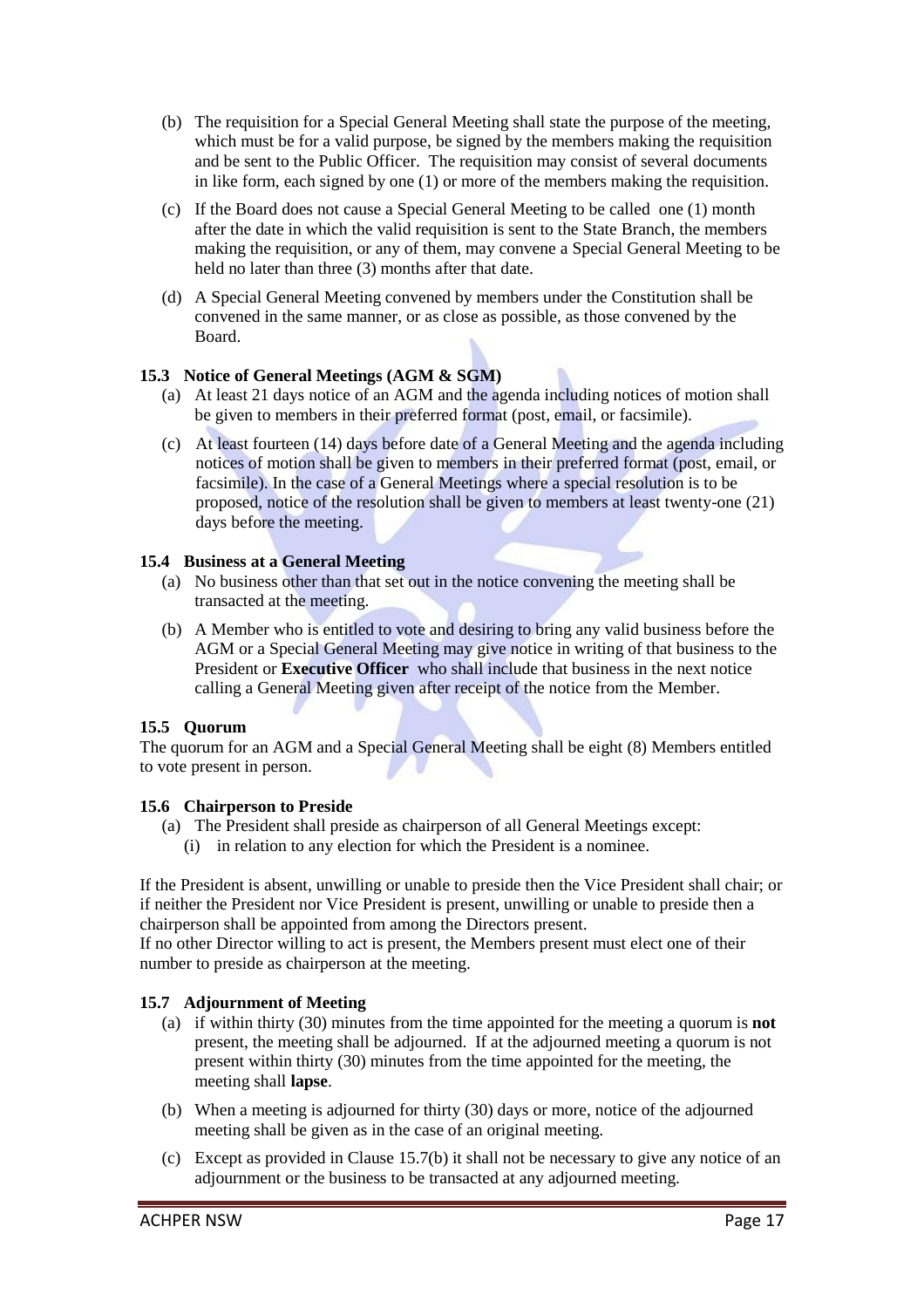## **15.8 Voting Procedure**

- (a) At any General Meeting a resolution put to vote of the meeting shall be decided on a show of hands unless a poll is (before or on the declaration of the result of the show of hands) demanded by:
	- (i) the chairperson; or
	- (ii) 5 or more Members present and with a right to vote
	- In the case of an equality of votes a secret ballot shall be held.
- (b) All votes held in General Meetings shall be given personally or by proxy.

A Member that is entitled to vote at a General Meeting may appoint a proxy to attend and vote at a general meeting on their behalf. A proxy may be but need not be a Member. A proxy appointed to attend and vote for a Member has the same rights as the Member to:

- (a) speak and vote at the meeting; and
- (b) demand or join in to demand a poll.

An appointment of proxy must be signed by the Member appointing the proxy and must contain:

- (a) the Member's name and address;
- (b) the proxy's name; and
- (c) the meeting(s) at which the appointment may be used.
- 15.8.1 A proxy appointment may be a standing one.
- 15.8.2 In the event of a Member not nominating a particular person as proxy, the proxy may be exercised by the Chair unless the Member indicates otherwise.
- 15.8.3 The appointment of the proxy must be received by the State Branch at the address or email stated in the notice of meeting at least 48 hours before a general meeting or such shorter period as the Board may permit. If a Member submits a valid replacement proxy within the time limit, it replaces the earlier appointment.
- 15.8.4. Unless the State Branch receives written notice at least 48 hours (or any shorter period the Board may permit) before the start or resumption of a general meeting at which a proxy or attorney votes, a vote cast by the proxy or attorney is valid even if, before the proxy or attorney votes, the appointing Member:
- (a) dies;
- (b) is mentally incapacitated;
- (c) revokes the proxy's appointment; or
- (d) revokes the authority of a representative or agent who appointed the proxy.
- 15.8.5 Despite Clause 15.8.4c if a Member attends a general meeting and they have appointed a proxy, the proxy's appointment is deemed revoked. This means the proxy does not have the authority to speak and vote for the Member at a meeting while the Member is at the meeting.

#### **15.9 Recording of Determination**

- (a) Unless a poll is demanded under Clause 15.8 the Chairperson's declaration shall be conclusive evidence of the result of a resolution decided by a show of hands. The declaration does not need to record the number of votes in favour of or against the resolution.
- (b) The result of the resolution must be recorded in the minute book kept for that purpose.

#### **15.10 Where Poll Demanded**

If a poll is duly demanded under Clause 15.8 it shall be taken in such a manner and either at once or after an interval or adjournment or otherwise as the chairperson directs. The result of the poll shall be a resolution of the meeting.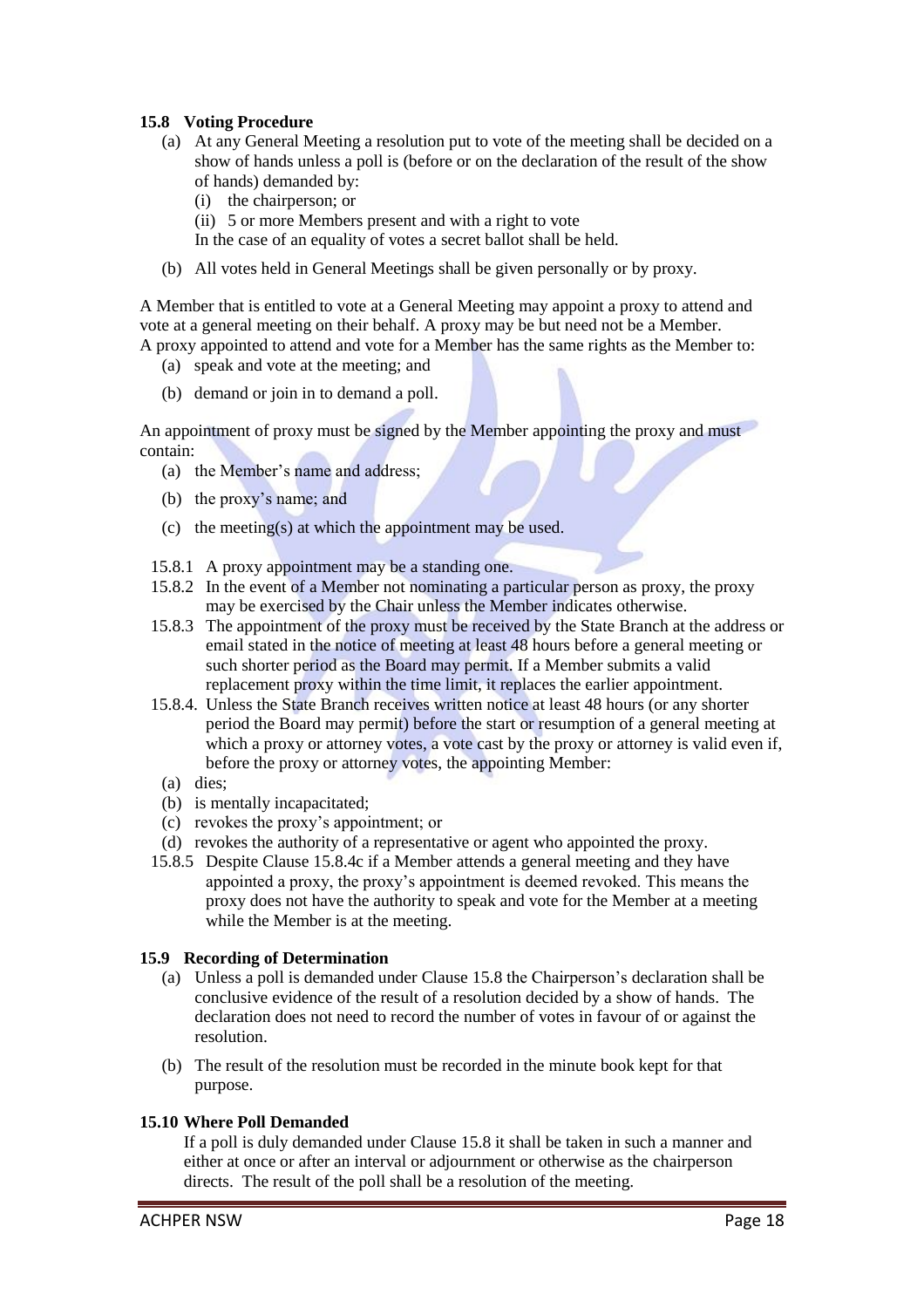#### **15.11 Use of Technology at General Meetings**

- (a) A general meeting may be held at 2 or more venues using any technology approved by the Board that gives each of the Members a reasonable opportunity to participate.
- (b) A Member who participates in a general meeting using that technology is taken to be present at the meeting and, if the Member votes at the meeting, is taken to have voted in person.

## **15.12 Postal or Electronic Ballots**

The association may hold a postal or electronic ballot (as the committee determines) to determine any issue or proposal (other than an appeal under Clause 10). A postal or electronic ballot is to be conducted in accordance with Schedule 3 to the Regulation.

## *16 OFFICE BEARERS*

## **16.1 Treasurer**

- (a) The Treasurer shall ensure that all money received by the State Branch is paid without deduction into an account in the State Branch's name. Payments shall be made through internet banking or by cheque signed by two (2) signatories authorised by the Board. Major or unusual expenditures shall be authorised in advance by the Board or a General Meeting.
- (b) The Treasurer shall ensure that correct books and accounts are kept showing the financial affairs of the State Branch as required by the Act.
- (c) The Treasurer shall ensure for the Board that the State Branch's books and accounts are audited and made available for the Members in accordance with the Act.

# *17. SPECIAL RESOLUTIONS*

- (a) A special resolution must be passed at an AGM or a Special General Meeting to effect various changes required by law including:
	- (i) a change to the Constitution;
	- (ii) a change of the State Branch's objects;
	- (iii) an amalgamation with another incorporated association;
	- (iv) voluntarily winding up the State Branch and distributing its property;
	- (v) transferring registration to a company or a cooperative.
- (b) A special resolution shall be passed in the following manner:
	- (i) a notice must be sent to all members advising that a General Meeting is to be held to consider a special resolution;
	- (ii) the notice must give details of the proposed special resolution and give twenty-one (21) days notice of the meeting;
	- (iii) a quorum (eight (8) members) must be present at the meeting;
	- (iv) it is supported by at least three-quarters of the votes cast by Members who, under the Constitution, are entitled to vote on the proposed resolution.
- (c) in situations where it is not possible or practicable for a special resolution to be passed as described above, a request may be made to the Department of Fair Trading for permission to pass the special resolution in some other way.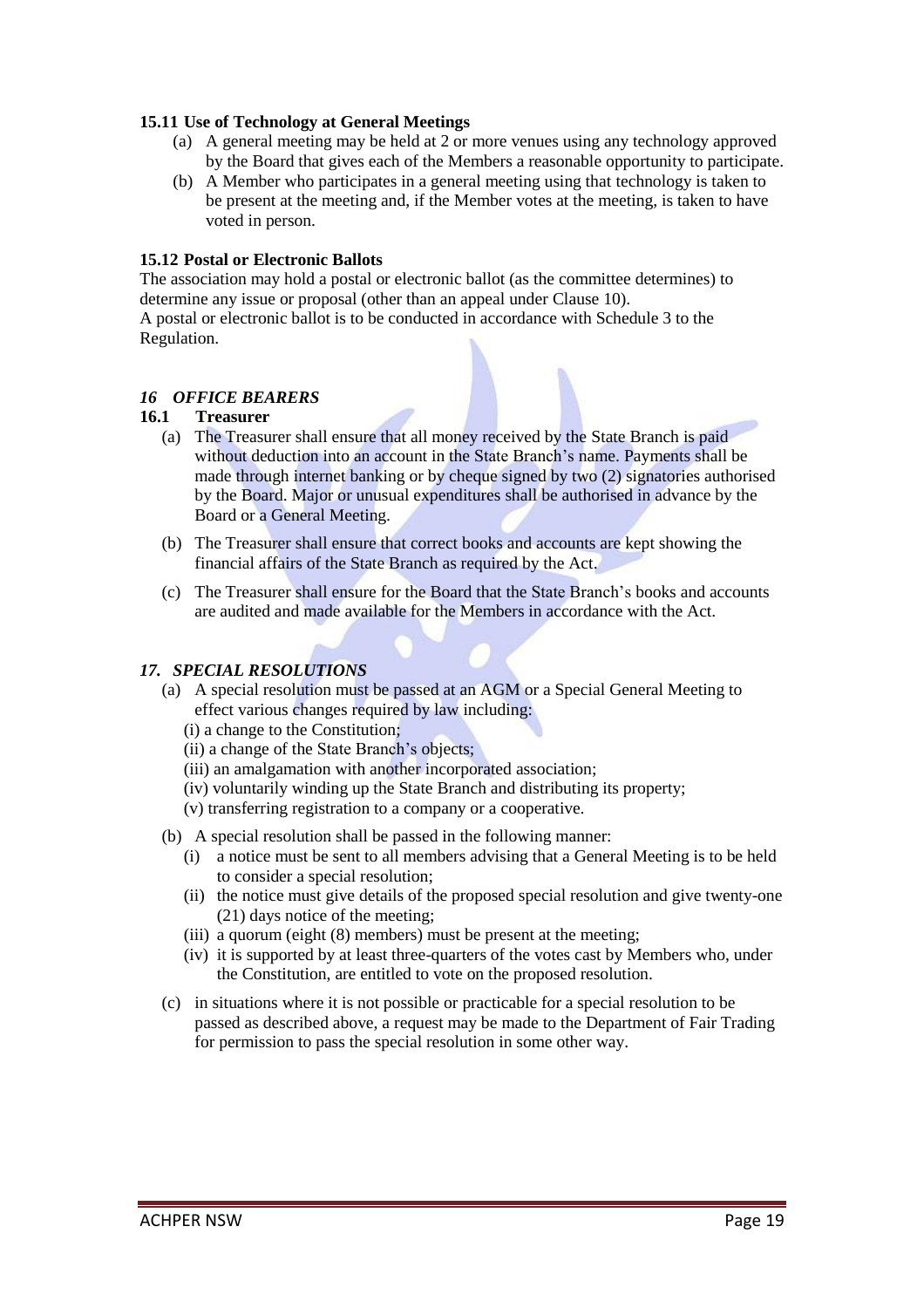# *18. PUBLIC OFFICER*

# **18.1 Responsibilities**

The Public Officer shall ensure that records of the business of the State Branch including the Constitution, Register, register of Board members, register of official signatories and register of conflicts of interest, minutes of all General Meetings and of meetings of the Board and relevant committees and a file of correspondence are kept. These records shall be available for inspection by any Member as determined by law or by the Board. The Board shall ensure the safe custody of all records.

- (a) The Board shall ensure that a person in accordance with the Act is appointed as Public Officer.
- (b) The public officer is the official point of contact for an incorporated association with the regulator and would normally be one of the official signatories.
- (c) The Public Officer may be a Director, or any other eligible person regarded as suitable for the position by the Board.

# **18.1 Removal of Public Officer**

The Board may at any time remove the Public Officer and appoint a new Public Officer provided the person appointed is eighteen (18) years of age or older and a resident of New South wales.

# **18.2 Public Officer Position Vacant**

- (a) The Public Officer shall be deemed to have vacated their position in the following circumstances:
	- (i) death;
	- (ii) resignation;
	- (iii) removal by the Board;
	- (iv) bankruptcy or financial insolvency;
	- (v) mental illness;
	- (vi) residency outside New South Wales.
- (b) When a vacancy occurs in the position of Public Officer the Board shall within 28 (14) days notify the Department of Fair Trading by the prescribed form and appoint a new Public Officer.

# *19. AUDITOR*

- (a) As required by the Act, an auditor or auditors shall be appointed in accordance with the Act. The auditor's duties shall be regulated in accordance with the Act. The auditor may be removed in accordance with the law.
- (b) The accounts of the State Branch shall be audited as required by the Act at the conclusion of each financial year.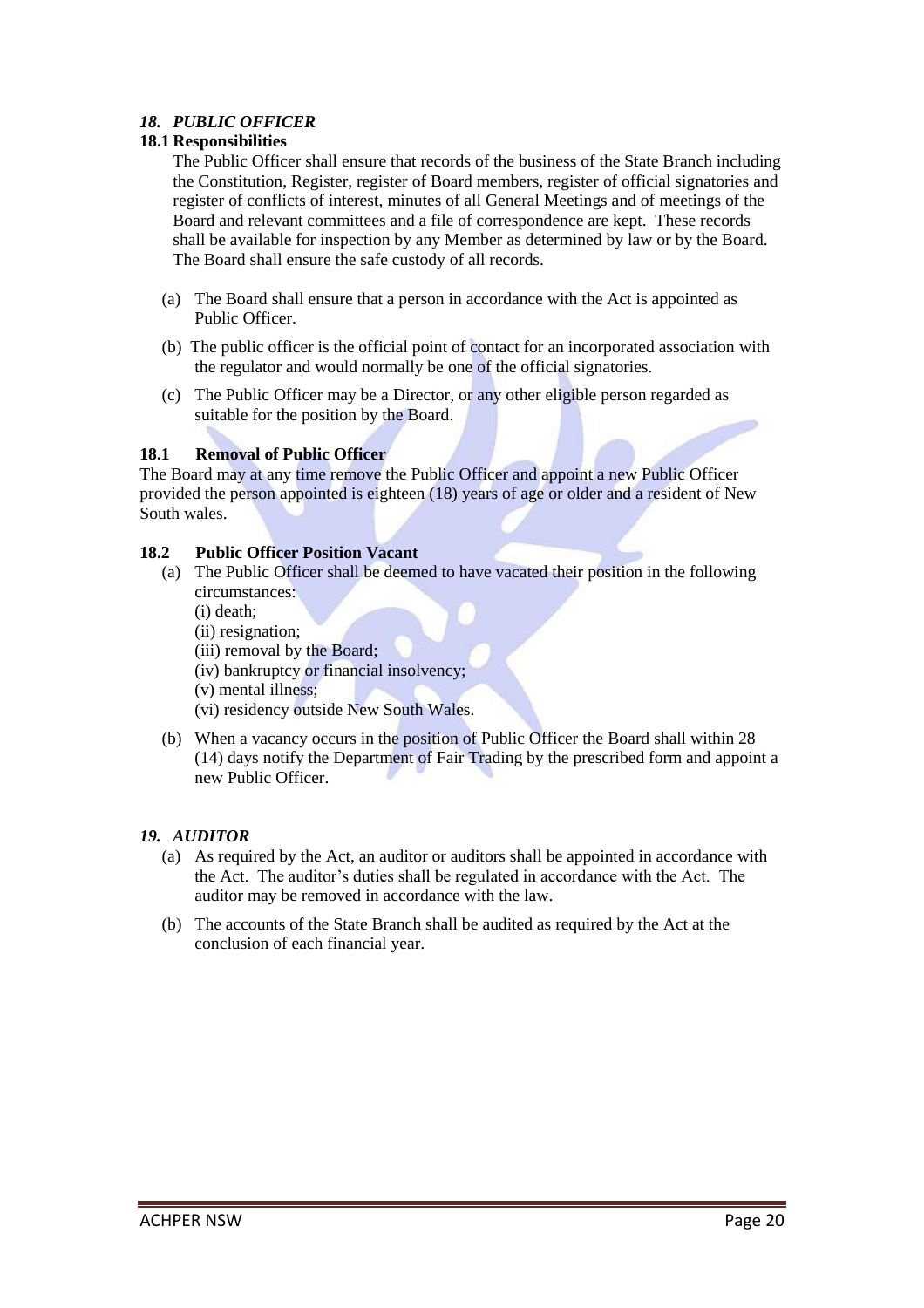# *20. INCOME*

## **20.1 Sources of Income**

- (a) The income and property of the State Branch shall be derived from fees, course/workshop fees, government grants, interest on money and such other sources as the Board determines from time to time.
- (b) All money received by the State Branch shall be deposited as soon as practical and without deduction to the credit of the State Branch's bank account.
- (c) The State Branch shall, as soon as is practicable after receiving any money, issue an appropriate receipt.
- (d) There shall be four (4) authorised signatories to operate the accounts, two of whom shall be Directors. Any two (2) authorised signatories are required before any financial transaction shall be authorised

#### **20.2 Income to Promote Objects**

The income and property of the State Branch shall be applied solely towards the promotion of the Objects.

# **20.3 Uses of Income**

#### **State Branch is non-profit**

Subject to the Act and the Regulation, the association must apply its funds and assets solely in pursuance of the Objects and must not conduct its affairs so as to provide a pecuniary gain for any of its Members.

Note. Section 5 of the Act defines pecuniary gain for the purpose of this clause.

## **20.4 Payment in Good Faith**

Payment in Good Faith of or to any Member can be made for:

- (i) any services actually rendered to the State Branch whether as an employee, Board member or otherwise;
- (ii) goods supplied to the State Branch in the ordinary and usual course of operation;
- (iii) interest on money borrowed from any Member;
- (iv) rent for premises demised or let by any Member; or
- (v) any out-of-pocket expenses incurred by a Member on behalf of the State Branch.

Nothing in Clauses 20.2, 20.3 and 20.4 precludes such payments provided they do not exceed the amount ordinarily payable between ordinary commercial parties dealing at arm's length in a similar transaction.

#### *21. ALTERATIONS TO CONSTITUTION*

- (a) This Constitution shall **not** be altered except by Special Resolution which requires a three-quarters majority of those present and voting at the General Meeting called to make a determination on this.
- (b) Notices of such alterations shall be notified to Members not less than twenty-one (21) days prior to the meeting.
- (c) Any changes to the Constitution must be registered with the NSW Department of Fair Trading before they come into effect.

#### *22. REGULATIONS*

#### **22.1 Board to Formulate Regulations**

The Board shall formulate, issue, adopt, interpret and amend Regulations for the proper advancement, management and administration of the State Branch, and the advancement of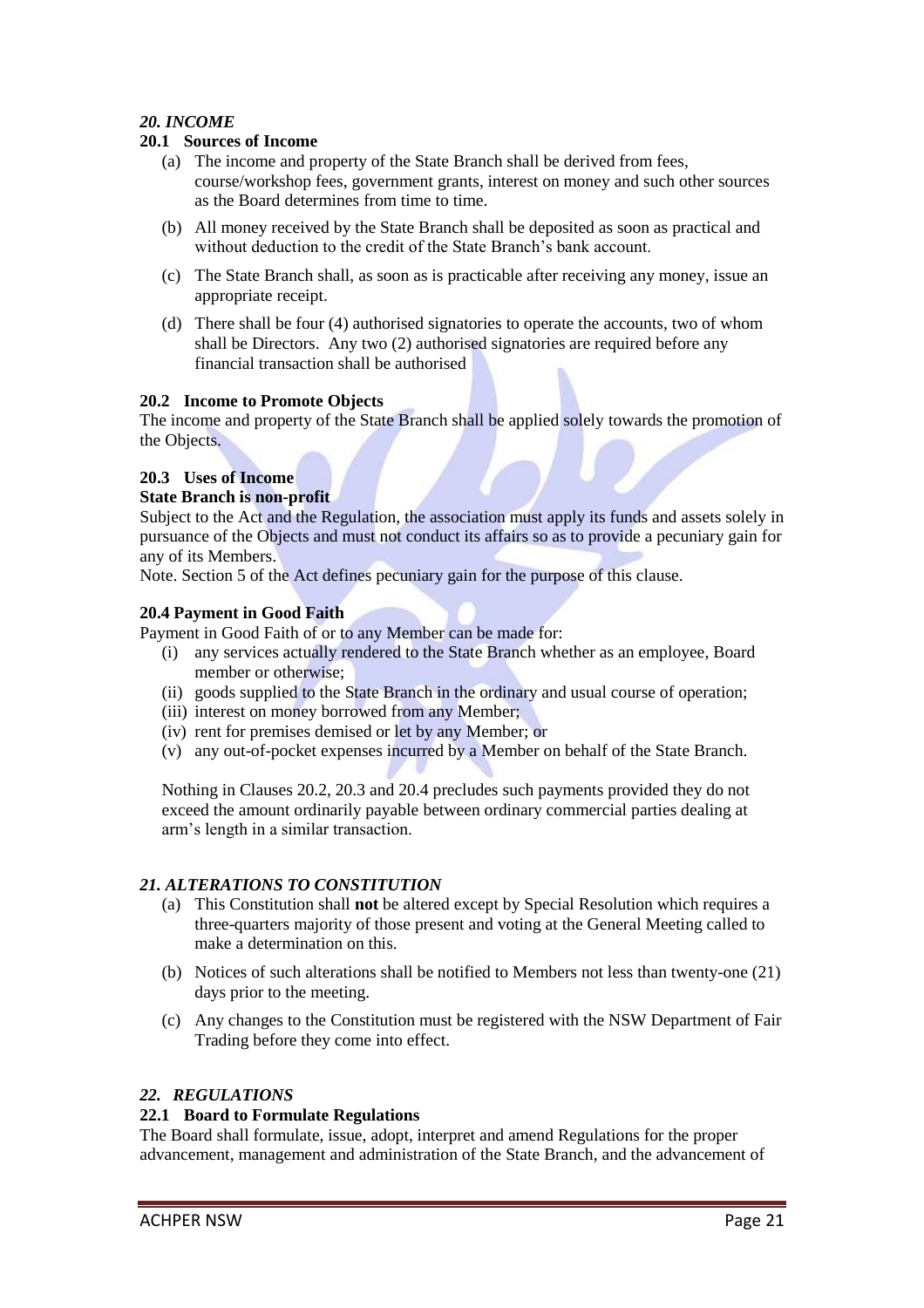the purposes of the State Branch. Such Regulations shall be consistent with the Constitution and any policy directives of the Board.

## **22.2 Regulations Binding**

All Regulations are binding on State Branch and all Members.

## **22.3 Regulations Deemed Applicable**

All clauses, rules, by-laws, and regulations of State Branch in force at the date of the approval of this Constitution (as long as such clauses, rules, by-laws, and regulations are not inconsistent with or have been replaced by, this Constitution) shall be deemed to be Regulations and shall continue to apply.

## **22.4 Bulletins Binding on Members**.

Amendments, alterations, interpretations or other changes to Regulations shall be advised to Members by means of Bulletins approved by the Board and prepared and issued by State Branch. The Board shall take reasonable steps to distribute information in the Bulletins to Members. The matters in the Bulletins are binding on all Members.

#### **22.5 Changes to Regulations**

The Regulations of State Branch may be amended by the Board provided that:

- (i) the Members are advised fully as to the amendments; and
- (ii) such amendments are ratified at the next AGM by ordinary resolution of those present and voting.

## *23. INSURANCE*

The Board shall effect and maintain insurance as required under the Act together with any other insurance which may be required by law or regarded as necessary by the Board.

# *24. WINDING UP*

- (a) Subject to this Constitution State Branch may be wound up in accordance with the Act.
- (b) The liability of the Members is no more than that outlined in Clause 7(c).
- (c) Subject to the Act, if upon winding up of State Branch there remains, after satisfaction of all its debts and liabilities, any assets or property they shall not be paid to or distributed to Members. Instead, the assets or property shall be given or transferred to another organisation(s) that has objects similar to the Objects. The organisation(s) is to be determined by the Members at a General Meeting at or before the time of dissolution. If this does not occur, the decision is to be made by application to the court.